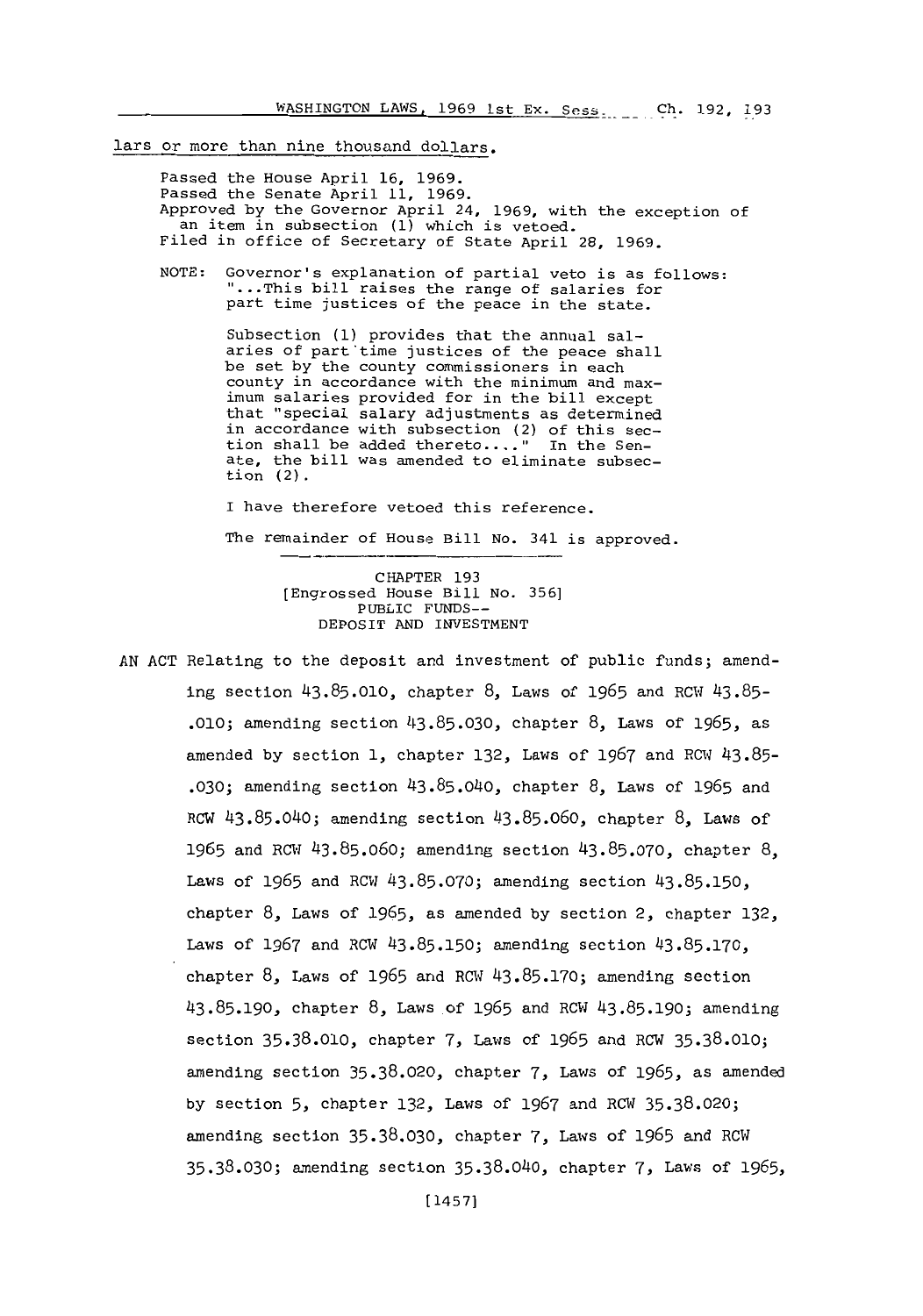**Ch. 193**

#### Ch. 193WASHINGTON LAWS, **1969** 1st **Ex. Scss**

as amended **by** section **6,** chapter **132,** Laws of **1967,** and ROW **35.38.040;** amending section **36.29.020,** chapter 4, Laws of **1963,** as last amended **by** section **1,** chapter **173,** Laws of **1967,** and ROW **36.29.020;** amending section **35.48.010,** chapter 4, Laws of **1963** and ROW **36.48.010;** amending section **36.48.020,** chapter 4, Laws of 1963, as amended by section 3, chapter 132, Laws of **1967,** and ROW **36.48.020;** adding a new chapter to Title **39** ROWe; repealing section **43.85.050,** chapter **8,** Laws of **1965** and ROW1 **43.85.050;** repealing section **43.85.080,** chapter **8,** Laws **of 1965** and Rmi **43.85.080;** repealing section **43.85.090,** chaptcr **8,** Laws of **1965** and ROW 43.85.090; repealing section **43.85.100,** chapter **8,** Laws of **1965** and ROW **43.85.100;** repealing section 43- **.85.110,** chapter **8,** Laws of **1965** and ROW **43.85.110;** repealing section **43.85.120,** chapter **8,** Laws of **1965** and ROW **43.85.120;** repealing section **35.38.070,** chapter **7,** Laws of **1965** and ROW **35.38.070;** repealing section **35.38.080,** chapter **7,** Laws of **1965** and ROW **35.38.080;** repealing section **35.38.090,** chapter **7,** Lavi of **1965** and ROW **35.38.090;** repealing section **35.38.100,** chapter **7,** Laws of **1965** and ROW 35.38.100; repealing section **35.38- .110,** chapter **7,** Laws of **1965** and ROW **35.38.110;** repealing section **36.48.030,** chapter 4, Laws of **1963** and ROW **36.48.030;** repealing section **36.48.100,** chapter 4, Laws of **1963,** section 4, chapter **132,** Laws of a1967, and ROW **36.48.100;** repealing section **36.48.110,** chapter 4, Laws of **1963** and ROW 36.48.110; repealing section 36.48.120, chapter 4, Laws of 1963 and RCW **36.48.120;** repealing section **36.48.130,** chapter 4, Laws of **1963** and ROW **36.48.130;** repealing section 36.48.14o, chapter 4, Laws of **1963** and ROW 36.48.140; and repealing section **36- .48.150,** chapter 4, Laws of **1963** and ROW1 **36.48.150.**

BE IT **ENACTED** BY THE LEGISLATURE OF THE **STATE** OF WASHINGTON:

**NEW** SECTION. Section **1.** In this **1969** amendatory act, unless the context otherwise requires:

**(1)** "Puiblic deposit" means moneys of the state or of any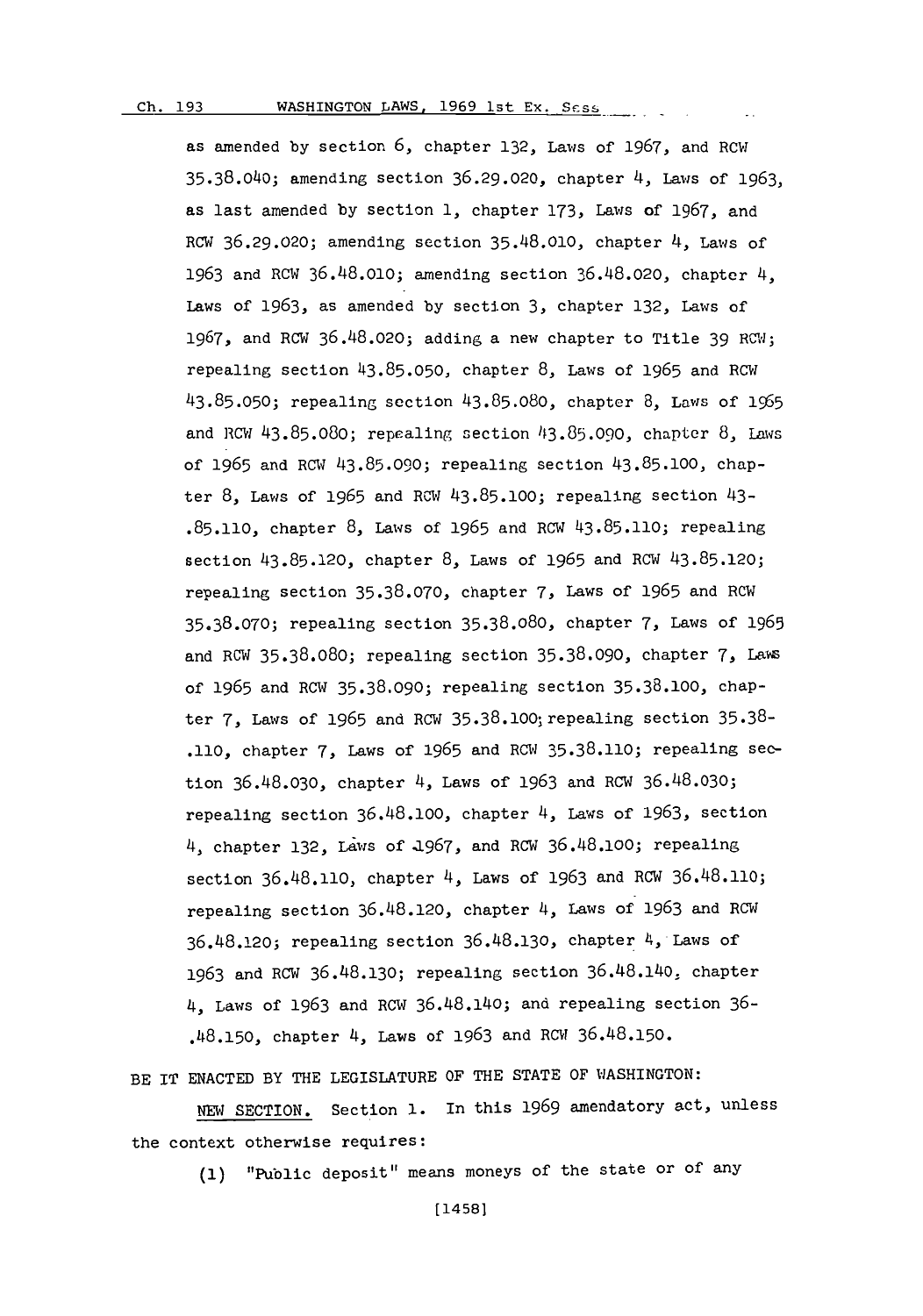county, city or town, or other political subdivision of' the state or any commission, committee, board or officer thereof or any court of the state deposited in any qualified public depositary;

(2) "Qualified public depositary" means a state bank or trust company or national banking association located in this state which receives or holds public deposits and segregates eligible collateral for public deposits as described in section **5** of' this **1969** amendatory act;

**(3)** "Loss" means issuance of' an order of' supervisory authority restraining a qualified public depositary from making payments of deposit liabilities or the appointment of a receiver for a qualified public depositary;

(4) "Commission" means the Washington public deposit protection commission created under section **3** of this **1969** amendatory act;

**(5)** "Eligible collateral" means collateral which is eliGible as security for public deposits pursuant to applicable state law;

**(6)** The "maximum liability" of a qualified public depositary means a sum equal to five percent of the average daily balance of collected funds of all public deposits held **by** the qualified public depositary during the twelve months immediately preceding the date of any computation of such liability, less any assessments made under this **1969** amendatory act;

(7) "Public funds available for investment" means such public funds as are in excess of the anticipated cash needs throughout the duration of the contemplated investment period;

**(8)** "Investment deposits" means bank time deposits of public funds available for investment;

**(9)** "Treasurer" shall mean the state treasurer, a county treasurer, a city treasurer, a treasurer of any other municipal corporation, and the custodian of any other public funds.

NEW SECTION. Sec. 2. On and after the effective date of this act, all public deposits in qualified public depositaries, includinginvestment deposits, shall be protected against loss, as provided in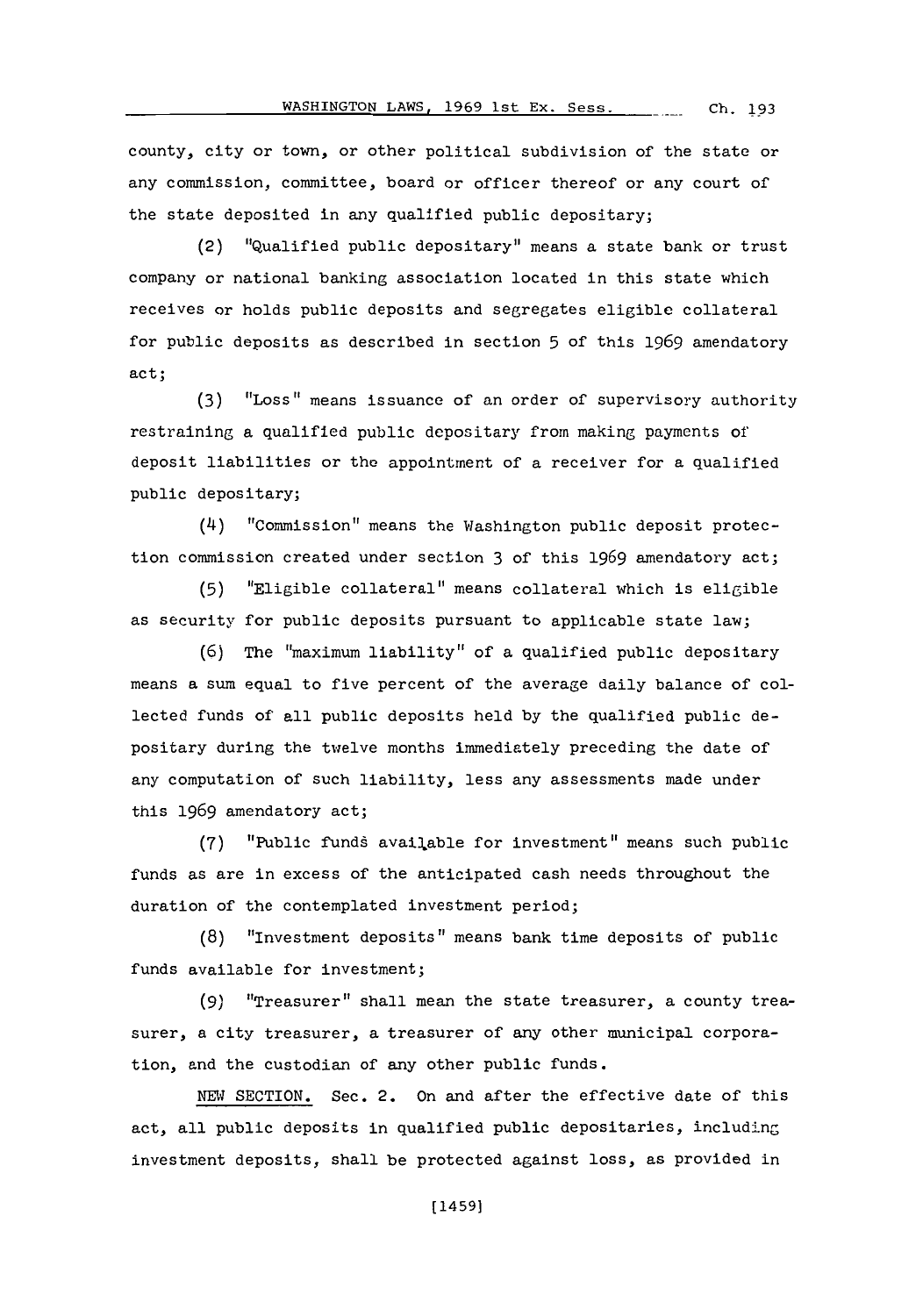**Ch- 193** WASHINGTON LAWS, **1969** 1st Ex. Sess.\_

this **1969** amendatory act.

 $\mathbf{v}$ .

NEW SECTION. Sec. 3. The Washington public deposit protection commission shall be the state finance committee. Neetings of the commission shall be held at least once each month, and more frequently whenever called by the chairman after notice thereof.

**NEU** SECTION. Sec. 4. The commission shall have power **(1)** to make and enforce regulations necessary and proper to the full and complete pcrformance of its functions under this **1969** amendatory act; (2) to require any qualified public depositary to furnish such information dealing only with public deposits as the commission shall request. Any public depositary which refuses or neglects to give any information so requested shall no longer be a qualified public depositary and shall be excluded from the right to receive public deposits until such time as the commission shall acknowledge that such depositary has furnished the information requested; **(3)** to take such action as it deems best for the protection, collection, compromise or settlement of any claim arising in case of loss;  $(4)$  to prescribe regulations, subject to this **1969** amendatory act, fixing the requirements for qualification of banks as public depositaries, and fixing other terms and conditions consistent with this **1969** amendatory act, under which public deposits may be received and held; **(5)** to fix the official date on which any loss shall be deemed to have occurred taking into consideration the orders, -rules and regulations of supervisory authority as they affect the failure or inability of a qualified public depositary to repay public deposits in full; (6) in case loss occurs in more than one qualified public depositary, to determine the allocation and time of payment of any sums due to public depositors under this **1969** amendatory act.

NEW SECTION. Sec. 5. (1) Every qualified public depositary shall at all times maintain, segregated from its other assets, eligible collateral having a value at least equal to its maximum liability under this **1969** amendatory act. Such collateral may be segregated **by** deposit in the trust department of the depositary or in such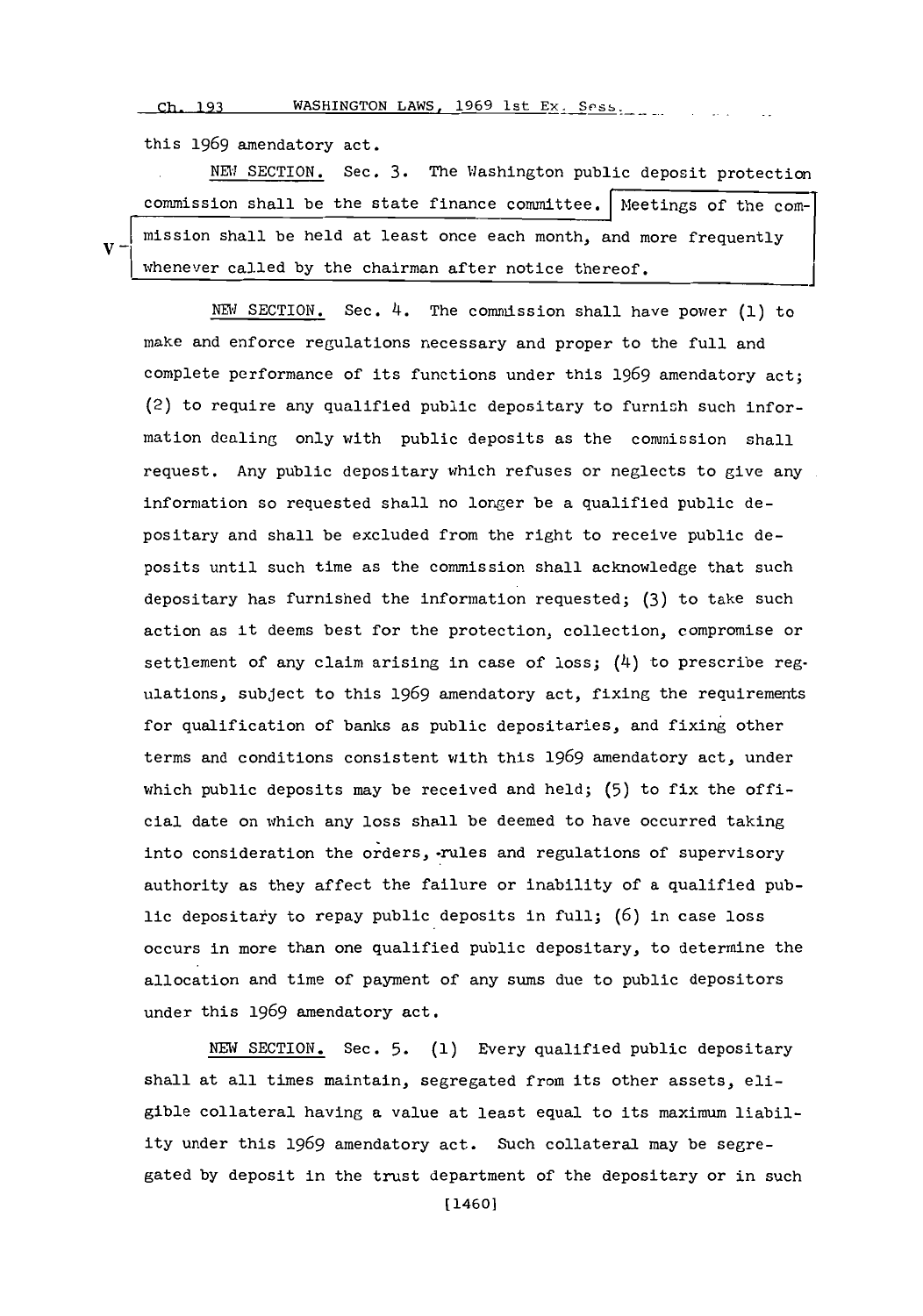other manner as the commission approves and shall be clearly designated as security for the benefit of public depositors under this **1969** amendatory act. (2) Collateral eligible as security shall be valued at face value or market value as determined **by** the commission. **(3)** The depositary shall have the right to make substitutions of eligible collateral at any time.  $(4)$  The income from the assets which constitute segregated collateral shall belong to the depositary bank without restriction.

NEW SECTION. Sec. **6.** When the commission determines that a loss has occurred, it shall as soon as possible make payment to the proper public officers of all funds subject to such loss, pursuant to the following procedures: **(1)** For the purposes of determining the sums to be paid, the supervisor of banking or receiver shall, within twenty days after issuance of a restraining order or taking possession of any qualified public depositary, ascertain the amount of public funds on deposit therein as disclosed **by** its records and the amount thereof covered **by** deposit insurance and certify the amounts thereof to the commission and each such public depositor; (2) within ten days after receipt of such certification, each such public depositor shall furnish to the commission verified statements of its deposits in such depositary as disclosed **by** its records; **(3)** upon receipt of such certificate and statements, the commission shall ascertain and fix the amount of such public deposits, net after deduction of any deposit insurance, and assess the same against all then qualified public depositaries, as follows: First, against the depositary in which the loss occurred, to the extent of the full value of collateral segregated pursuant-to this **1969** amendatory act; second, against all other then qualified public depositaries in proportion to their then maximum liability; (4) assessments made **by** the commission shall be payable on the second business day following demand, and in case of the failure of any qualified public depositary so to pay, the commission shall forthwith take possession of the eligible collateral segregated **by** such depositary pursuant to this **1969** amendatory act and liquidate the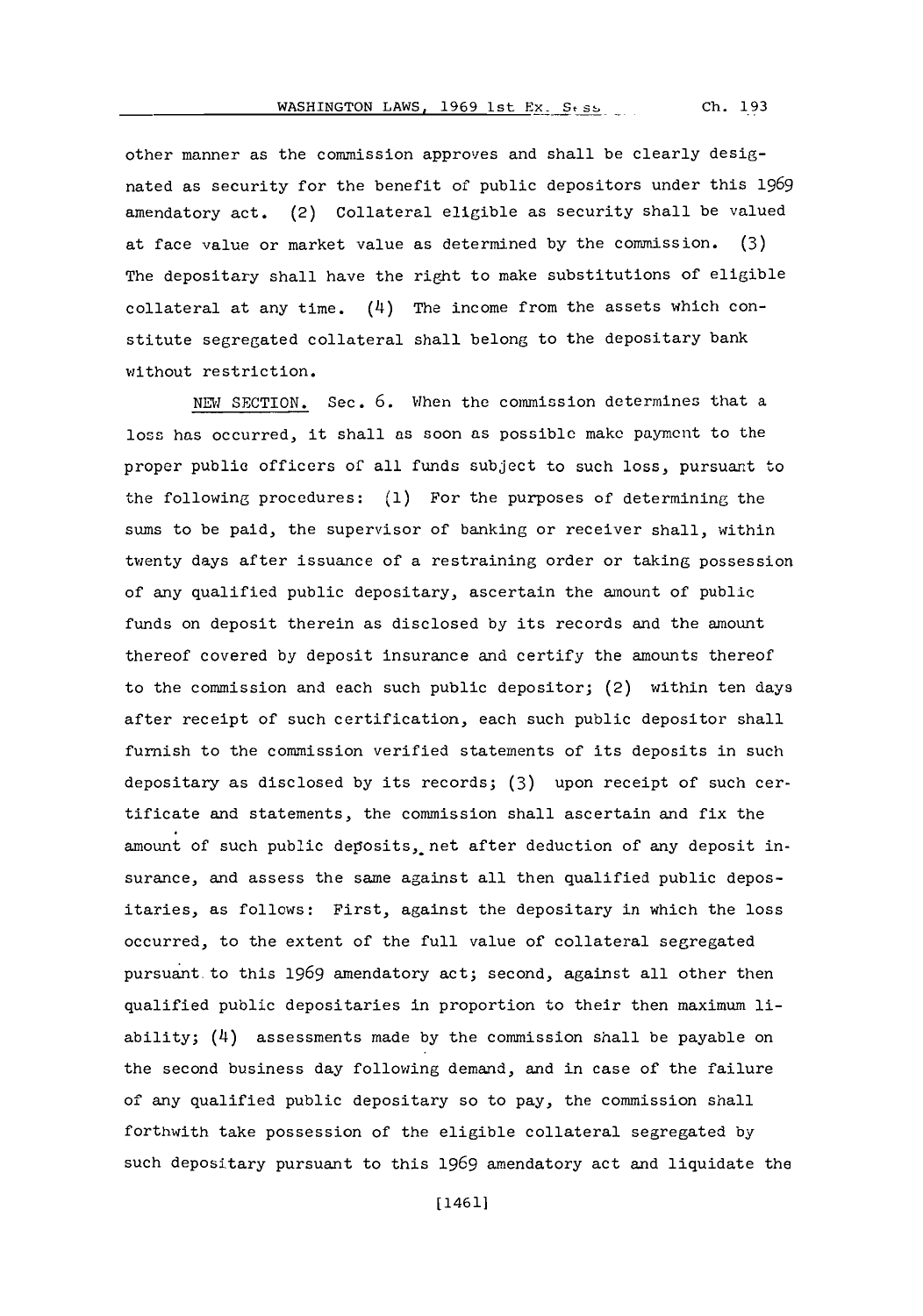### **(ch. 193** WASHINGTON LAWS, 1969 1st Ex. Sess...

same for the purpose of paying such assessment; **(5)** upon receipt of such assessment payments, the commission shall reimburse the public depositors of the deoositary in which the loss occurred to the extent of the depositary's net deposit liability to them.

**NEW1** SECTION. Sec. **7.** Upon payment to any public depositor, the commission shall be subrogated to all of such depositor's  $\operatorname{ri} \beta$ t, title and interest against the depositary in which the loss occurred and shall share in any distribution of its assets ratably with other depositors. Any suns received from any distribution shall be paid to the public depositors to the extent of any unpaid net deposit liability and the balance to the qualified public depositaries against which assessments were made, in proportion to such assessments. If the commission incurs expense in enforcing any such claim, the amount thereof shall be paid as a liquidation expense of the depositary in which the loss occurred.

**NEW SECTION.** Sec. **8.** Except as provided in section **11** of this **1969** amendatory act, no public deposit shall be made except in a qualified public depositary located in this state.

**NEW SECTION.** Sec. **9. All** institutions located in this state which are permitted **by** the statutes of this state to hold and receive public deposits shall have power'to secure such deposits in accordance with this **1969** amendatory act. Except as provided in this **1969** amendatory act, no bond or other security shall be required of or given **by** any qualified public depositary for any public deposit defined in section **1** of this **1969** amendatory act.

**NEW SECTION.** Sec. **10.** On each call report date, each qualified public depositary shall render to the commission a written report, certified under oath, indicating the total amount of public deposits held by it and the amount and nature of the eligible collateral segregated and designated therefor in accordance with this **1969** amendatory act. The commission may instruct the supervisor of banking to certify as to segregation of securities **by** public depositaries.

**NEW** SECTION. Sec. **11.** Mutual savings banks and building or

[14621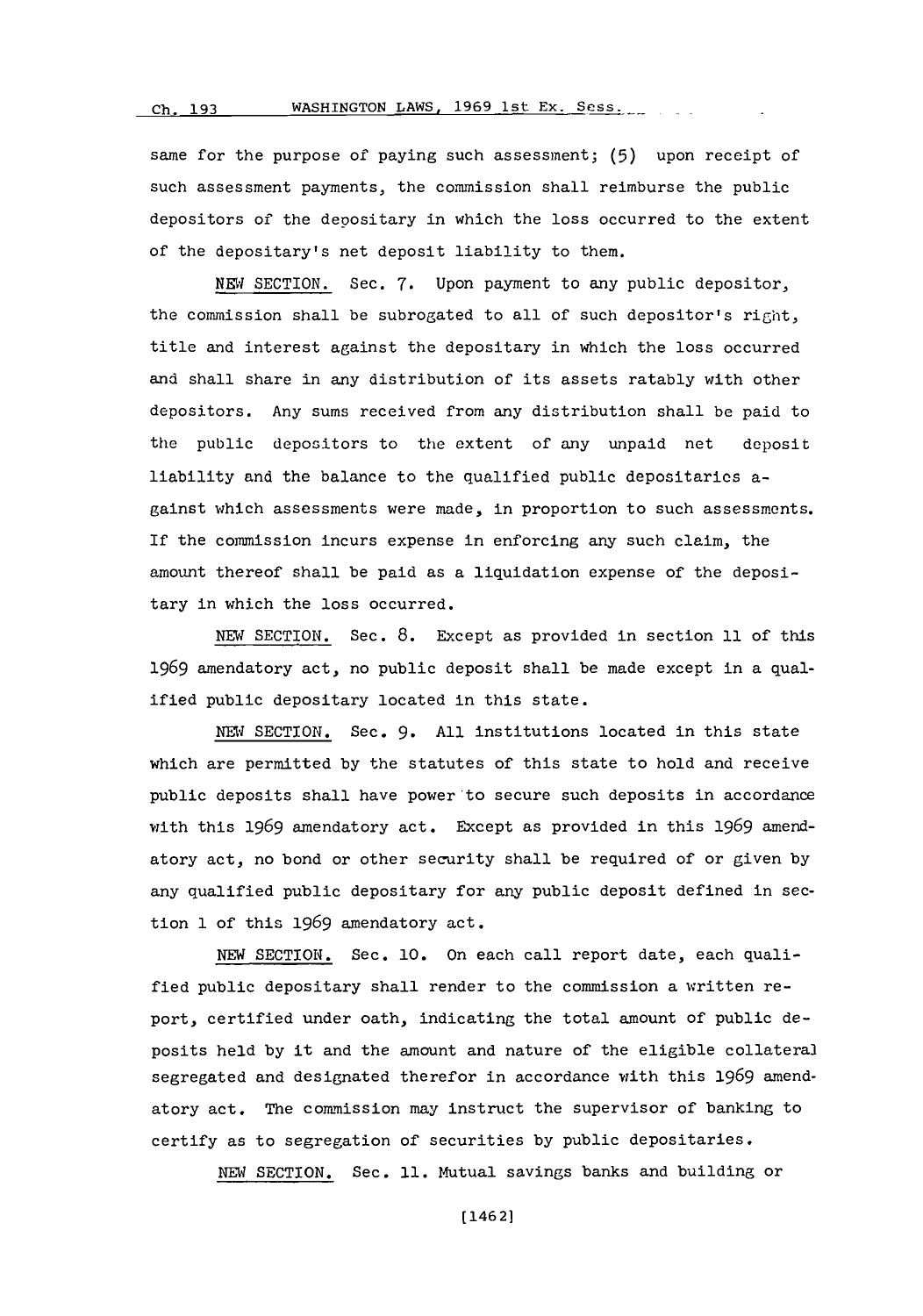### WASHINGTON LAWS, **1969** Is', Ex. St . **Ch. 193**

savings and loan associations located in this staze nay continue to hold and receive deposits of public funds in accordance with and subject to the limitations of statutes applicable to such institutions, without segregating collateral or otherwise complying with the provisions of this 1969 amendatory act.

NEM SECTION. Sec. 12. The public deposit protection commission shall from time to time fix the rate of interest to be paid **by** qualified public depositaries upon investment deposits,. PROVIDED, That time deposits issued nursuant to this act shall bear interest at a rate which would not be in excess of one hundred percent of the average bill rate at the last **U.S.** Treasury 91-day bill market auction or in excess of the maximum rate permitted by any applicable governmental regulation.

**NEW** SECTION. Sec. **13. A** treasurer as defined in section **1 of** this **1969** amendatory act is authorized to deposit in investment deposits in a qualified public depositary any public funds available for investment and secured **by** collateral in accordance with the provisions of this **1969** amendatory act, and receive interest thereon. The authority provided **by** this section is additional to any authority now or hereafter provided **by** law for the investment or deposit of public funds **by** any such treasurer: PROVIDED, That in no ease shall the deposit or deposits of public funds **by** any such treasurer in any one bank or trust company exceed at any one time in the aggregate the total of the capital, surplus, and undivided profits of such bank or trust company.

Sec. 14. Section 43.85.010, chapter 8, Laws of 1965 and RCW **43.85.010** are each amended to read as follows:

Any national or state banking corporation, or other incorporated bank, or branch banks or branches thereof, authorized to do business in the state and approved **by** the state finance committee, may, upon ((depesiting)) segregating security as ((hereinafter)) provided in section **5** of this **1969** amendatory act and upon compliance with all other requirements of law, become a ((state)) qualified **pub-**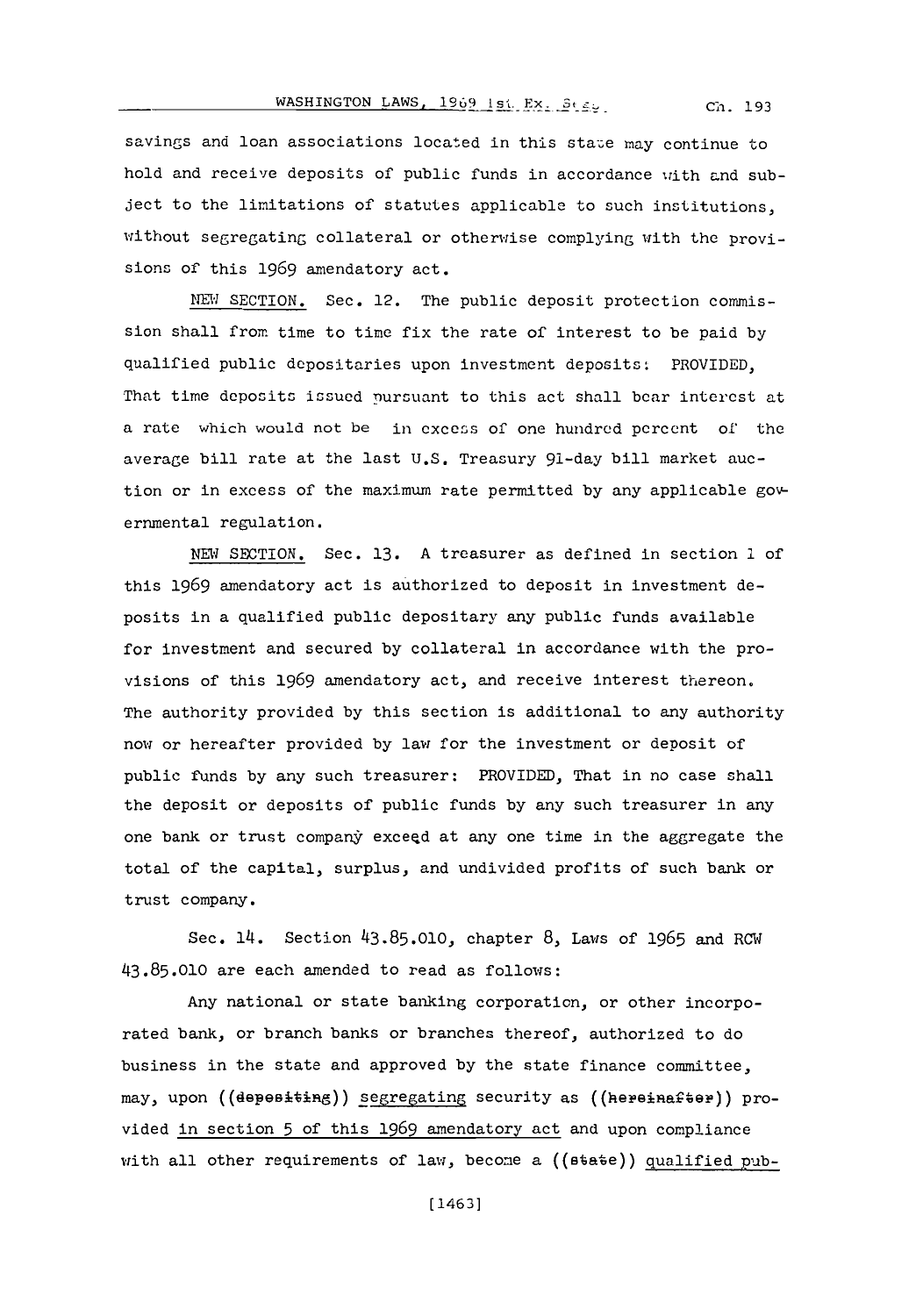**Ch. 193**

lic depositary.

No state funds shall be deposited in any institution other than a ((state)) qualified public depositary.

The record of the proceedings of the committee shall be kept in the office of the committee and a duly certified copy thereof, or any part thereof, shall be admissible in evidence in any action or proceedings in any court of this state.

Sec. **15.** Section **143.85.030,** chapter **8,** Laws of *1965.,* as armended **by** section **1,** chapter **132,** Laws of **1967** and RCW **413.85.030** are each amended to read as follows:

Every ((state)) qualified public depositary, before it shall be entitled to receive any state moneys, shall (( $d$ epesit-with-the state-tpeasubiep)) segregate as provided in section **5** of this **1969** amendatory act securities hereinafter enumerated as collateral and pledge for payment ((en-demand-er-at-a-speeified-future-date,-te-him er-his-erder,-free-ef-exehange,-at-any-place-designated-by-him,)) of all such moneys deposited with it and of interest (( $\mathbf{t}$ hereen)) on any portion thereof representing investment deposits at the rate fixed by the ((state-finanee-eemmittee)) public deposit protection commission, if there has been no default in the payment of principal or interest thereon:

**(1)** Bonds, notes, or other securities constituting direct and general obligations of tfie United States or the bonds, notes, or other securities constituting the direct and general obligation of any instrumentality of the United States, the interest and principal of which is unconditionally guaranteed **by** the United States;

(2) (a) Direct and general obligation bonds and warrants of the state of Washington or of any other state of the United States;

**(b)** Revenue bonds of this state or any authority, board, commission, committee, or similar agency thereof;

**(3)** Direct and general obligation bonds and warrants of any city, town, county, school district, port district, or other political subdivision of the state, having the power to levy general taxes,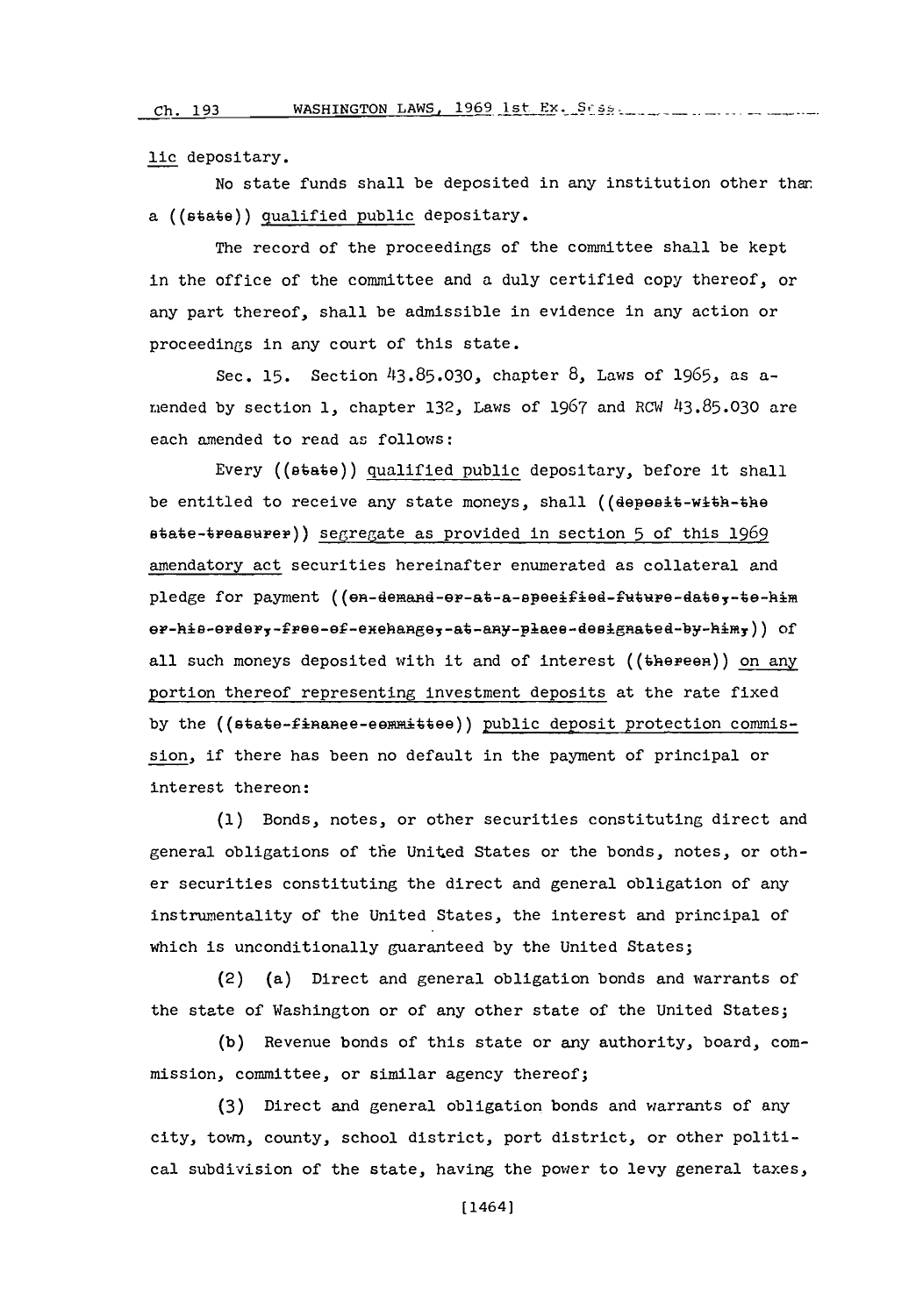which are payable from general ad valorem taxes;

(4) Bonds issued by public utility districts as authorized under the provisions of Title 54, as now or hereafter amended;

(5) Bonds of any city of the state of Washington for the payment of which the entire revenues of the city's water system, power and light system, or both, less maintenance and operating costs, are irrevocably pledged, even though such bonds are not general obligations of such city: PROVIDED, That the state finance committee need not approve for ((depesit)) segregation any collateral described in this subsection if in its judgment it is not desirable so to do.

 $(6)$  In addition to the foregoing, every state depositary may also ((depesit-with-the-state-treasurer)) segregate such bonds, securities and other obligations as are designated to be authorized security for all public deposits pursuant to: RCW 35.58.510, 35.81.110, 35.82.220, 39.60.030, 39.60.040 and 54.24.120, as now or hereafter amended.

((The-state-finanee-eemmittee-in-lieu-ef-eellateral,-may-aeeept-frem-any-depesitary-a-geed-and-sufficient-bend-ef-a-surety-eempany-authorised-to-do-business-in-the-state;-to-be-appreved-by-the eemmittee-as-seeurity-and-pledge-fer-the-payment-en-demand-er-at-a speeified-future-date-te-the-state-treasurer-er-his-erdery-free-ef exchange,-at-any-place-in-this-state-designated-by-the-treasurer,-ef all-such-mencys-depesited-with-ity-and-ef-interest-thereen-at-the rate-fixed-by-the-state-finance-committee,-which-bend-shall-be-at least-equal-te-the-ameunt-ef-the-meneys-te-be-received-by-the-depesi $tary$ ,))

The finance committee may require the state auditor or the supervisor of banking to thoroughly investigate and report to it concerning the condition of any bank which makes application to become a ((state-depesitary)) qualified public depositary for state funds, and may also as often as it deems necessary require such investigation and report concerning the condition of any bank which has been designated as such depositary, the expense of the investigation to be bome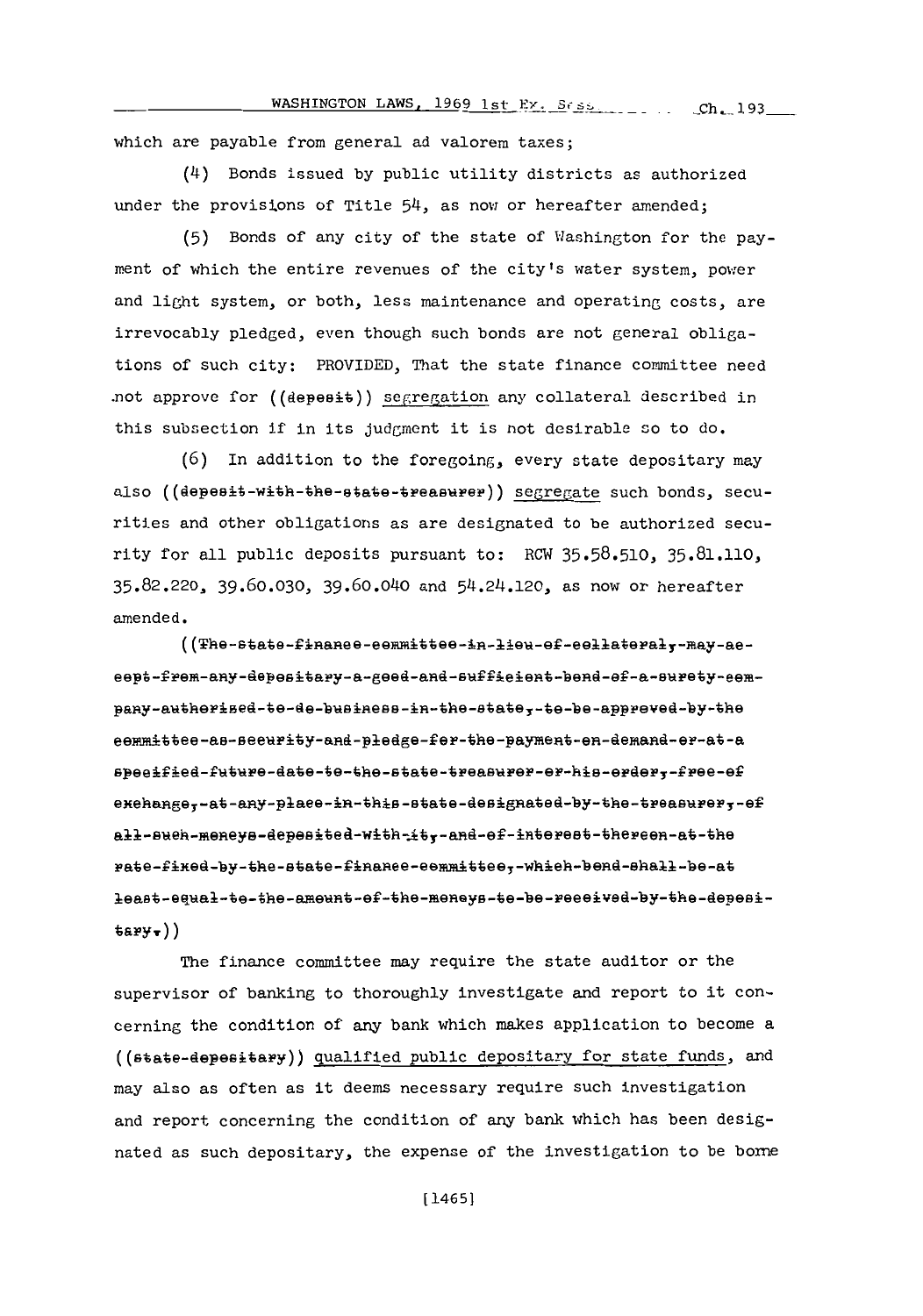#### **ch. 193 WASHINGTON LAWS, 1969 1st FY**

**by** the depositary examined.

Sec. **16.** Section 43.85.040, chapter **8,** Laws of **1965** and RCW **113.85.040** are each amended to read as follows:

The state finance committee shall not approve the bonds and warrants, ((er-in-lieu-thereef-the-bend-ef-a-surety-eempany-ef-any  $s$ weh-depesitary<sub>y</sub>)) until fully satisfied that such bonds and warrants are good and sufficient, and that the depositary is prosperous and financially sound, meets the qualification requirements of a public depositary prescribed by the public deposit protection commission, and has unimpaired the paid-up capital and surplus claimed by it.

((The-eemmittee-may-at-any-time-require-any-state-depesitary te-furnish-a-new-er-additional-bend-er-bends, and-upen-its-failure se-te-de-may-after-fifteen-days1-netice-te-the-depesitary-reveke-the designatien-and-appreval-thereef,-and-immediately-upen-such-revecation,-the-bank-shall-eease-te-be-a-state-depesitary,))

Sec. **17.** Section **43.85.060,** chapter **8,** Laws of **1965** and RCW **43.85.060** are each amended to read as follows:

Every  $((\texttt{state-depesi+ary}))$  public depositary of state moneys shall, on the first day of each calendar month, and oftener when required, file with the state auditor a sworn statement of the amount of state moneys on deposit with it, and shall, within ten days after the first day of January, April, July, and October in each year make a full statement of all deposits and payments of state moneys during the preceding quarter  $((f-b)$  +  $f-b)$  =  $h-b$  +  $a-b$  +  $b$  +  $b$  +  $b$  +  $b$  +  $b$  +  $b$  +  $b$  +  $b$  +  $b$  +  $b$  +  $b$  +  $b$  +  $b$  +  $b$  +  $b$  +  $b$  +  $b$  +  $b$  +  $b$  +  $b$  +  $b$  +  $b$  +  $b$  +  $b$  +  $b$  +  $b$  +  $b$  +  $b$  + the-interest-earned-thereen,-eemputed-upen-the-daily-balanee-en-deposit,-to-the-state-finance-eemmittee-which-interest-shall-thereupen be-remitted-to-the-state-treasurer-and-placed-to-the-eredit-ef-the  $\texttt{depest\text{-}interest\text{-}fund}$ )).

The statement shall be upon such forms as may be prescribed **by** the state finance committee and accompanied **by** an affidavit of the president and cashier of such depositary to the effect that it is in all respects true and correct, and that  $((\tau-e^{\frac{1}{2}}-e^{\frac{1}{2}}e^{\frac{1}{2}}-e^{\frac{1}{2}}e^{\frac{1}{2}}-e^{\frac{1}{2}}e^{\frac{1}{2}}-e^{\frac{1}{2}}e^{\frac{1}{2}})$  $therefore$ ,  $e^{i\theta}$  is  $i\theta$  and  $i\theta$  are the depositary nor any officer, agent, or

[1466]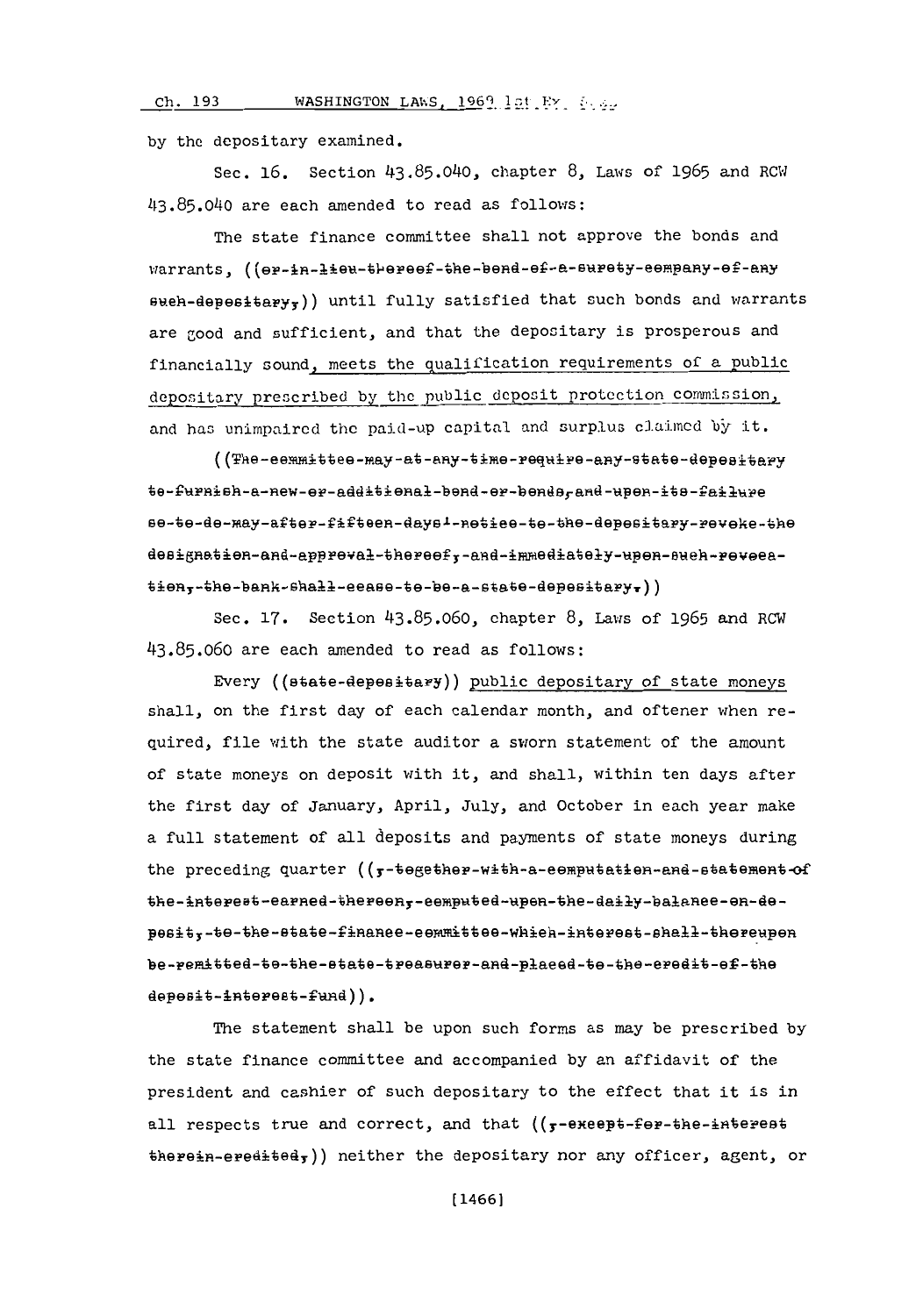WASHINGTON LAWS, 1969 1st Ex. Sess... Ch. 193

employee thereof, nor any person in its behalf has in any way whatsoever given, paid, or rendered or promised to give, pay, or render to any member of the committee, or to any other person or corporation whatever any money, credit, service, or benefit whatsoever by reason or in consideration of a deposit with it of any portion of the state moneys. A copy of such statement shall be sent to the public deposit protection commission.

Any person who shall make any false statement in any affidavit required by this section shall be guilty of perjury.

The total interest paid by all depositaries shall be placed by the state treasurer to the credit of the deposit interest fund, and upon the fifteenth day of January of each year, the state treasurer shall divide the deposit interest fund among the various funds from which such deposits are made, in proportion to the respective amounts thereof.

Sec. 18. Section 43.85.070, chapter 8, Laws of 1965 and RCW 43.85.070 are each amended to read as follows:

The state treasurer may deposit with any qualified public depositary which has fully complied with all requirements of law and the regulations of the public deposit protection commission any state moneys in his hands or under his official control and any sum so on deposit shall be deemed to be in the state treasury, and he shall not be liable for any loss thereof resulting from the failure or default of any such depositary without fault or neglect on his part or on the part of his assistants or clerks. ((The-ameunt-at-any-time-en-depesit with-any-depositary-shall-not-execed-ninety-percent-of-the-value-of the-seeurities-deposited-by-it:--PROVIDED3-That-in-the-event-repayment ef-deposits-in-a-depositary-is-insured-by-the-Federal-Deposit-Insuranee-Gorperation,-or-by-any-other-corperation,-ageney,-or-instrumentality-organized-and-aeting-under-and-pursuant-to-the-laws-of-the United-States,-and-authorised-to-ineure-the-repayment-of-bank-depoeits;-euch-depositary-ehall-be-required-to-deposit-seeurities-only-to the-amount-necessary-to-seeure-the-exeess-of-the-moneys-on-deposit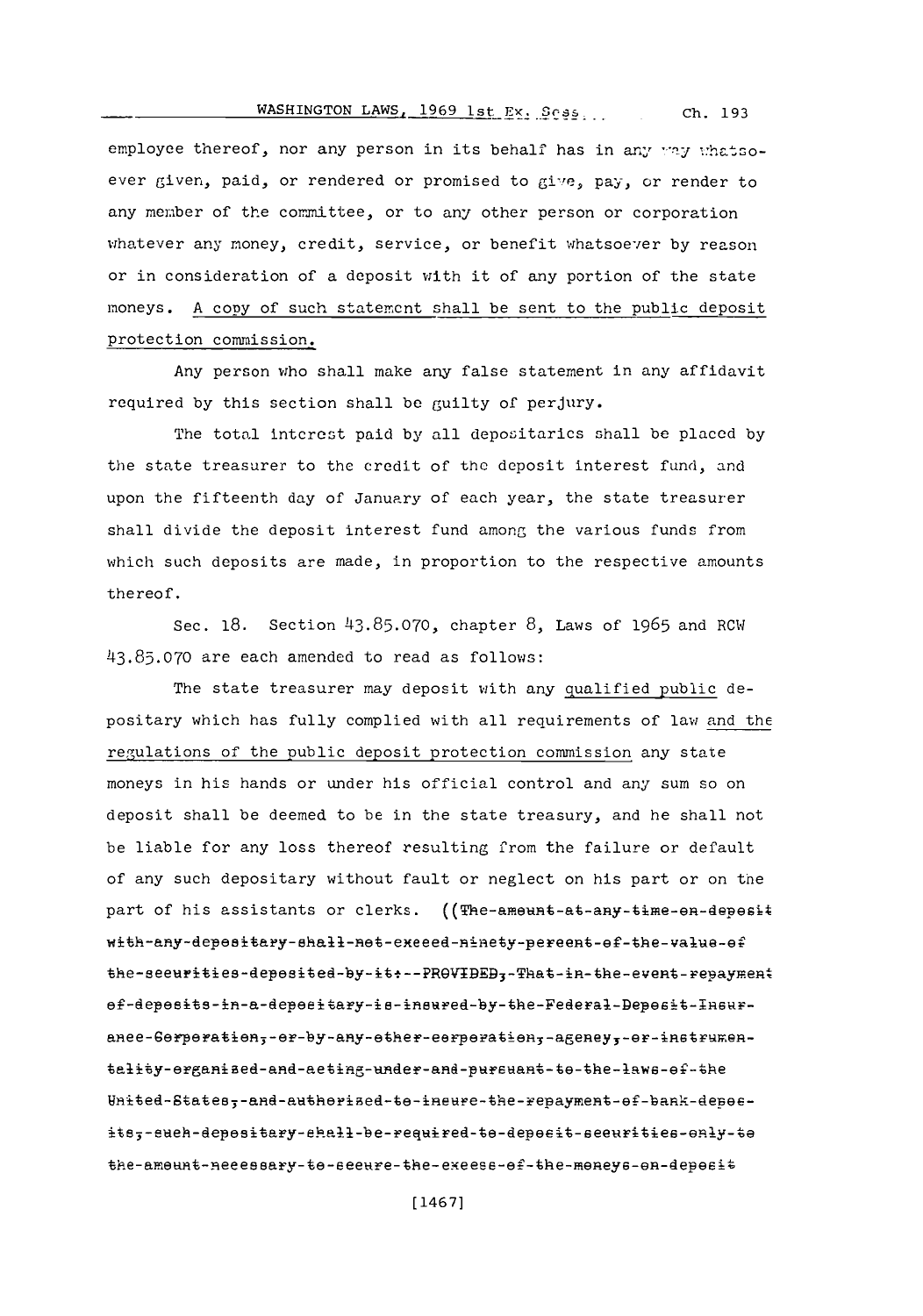**Ch. 193** WASHINGTON LAWS, **1969** 1st Ex. Sess.

with-it-ever-the-ameunt-eevered-by-sueh-insuraneer))

Sec. **19.** Section **43.85.150,** chapter **8,** Laws of **1965,** as amended **by** section 2, chapter **132,** Laws of **1967** and RCW **43.85.150** are each amended to read as follows:

Every depositary so selected shall ((file-with-the-state-treasurer-a-good-and-euffieient-bond-or)) segregate eligible collateral securities, authorized **by** RCW **43.85.030,** as now or hereafter amended, as provided In section **5** of this **1969** amendatory act to **be** approved by the committee as a security and pledge for the payment on demand of the commissioner of public lands, or his order of' his successors, free of exchange, at any place in this state designated **by** the commissioner, of all such moneys so deposited by him ((r-and-the-interest-thereen-at-the-rate-fixed-by-the-state-finance-committeer--Such bend-er-seeurities-shall-be-at-least-equal-te-the-amount-of-the-meneys-te-be-reeeived-by-the-depesitary,-and-shall,-befere-any-depesit by-the-eemmissiener--ef-publie-lands,-be-appreved-by-the-eemmittee)). The depositary may be examined from time to time as provided in relation to state depositaries.

Sec. 20. Section **43.85.170,** chapter **8,** Laws of **1965** and ROW **43.85.170** are each amended to read as follows:

Every ((state)) qualified public depositary selected for the receipt and deposit of moneys **by** the commissioner of public lands, shall quarterly on the first of- January, April, July, and October file with the state auditor a sworn statement of the amount of moneys on deposit with it to the credit of the commissioner of public lands, together with a computation of the interest earned thereon at the rate fixed by the ((state-finanee-eemmittee)) public deposit protection commission (( $\tau$ -te-be-eemputed-upen-the-daily-balance-on-depes- $\pm\epsilon$ )) and such statement and computation shall also be made to the committee. **A** copy of such statement shall be filed with the public deposit protection commission. ((The-interest-shall-thereupen-be forthwith-remitted-by-the-depositary-to-the-state-treasurer-and-by him-plaeed-in-and-eredited-te-the-general-fund.))

**[** 14681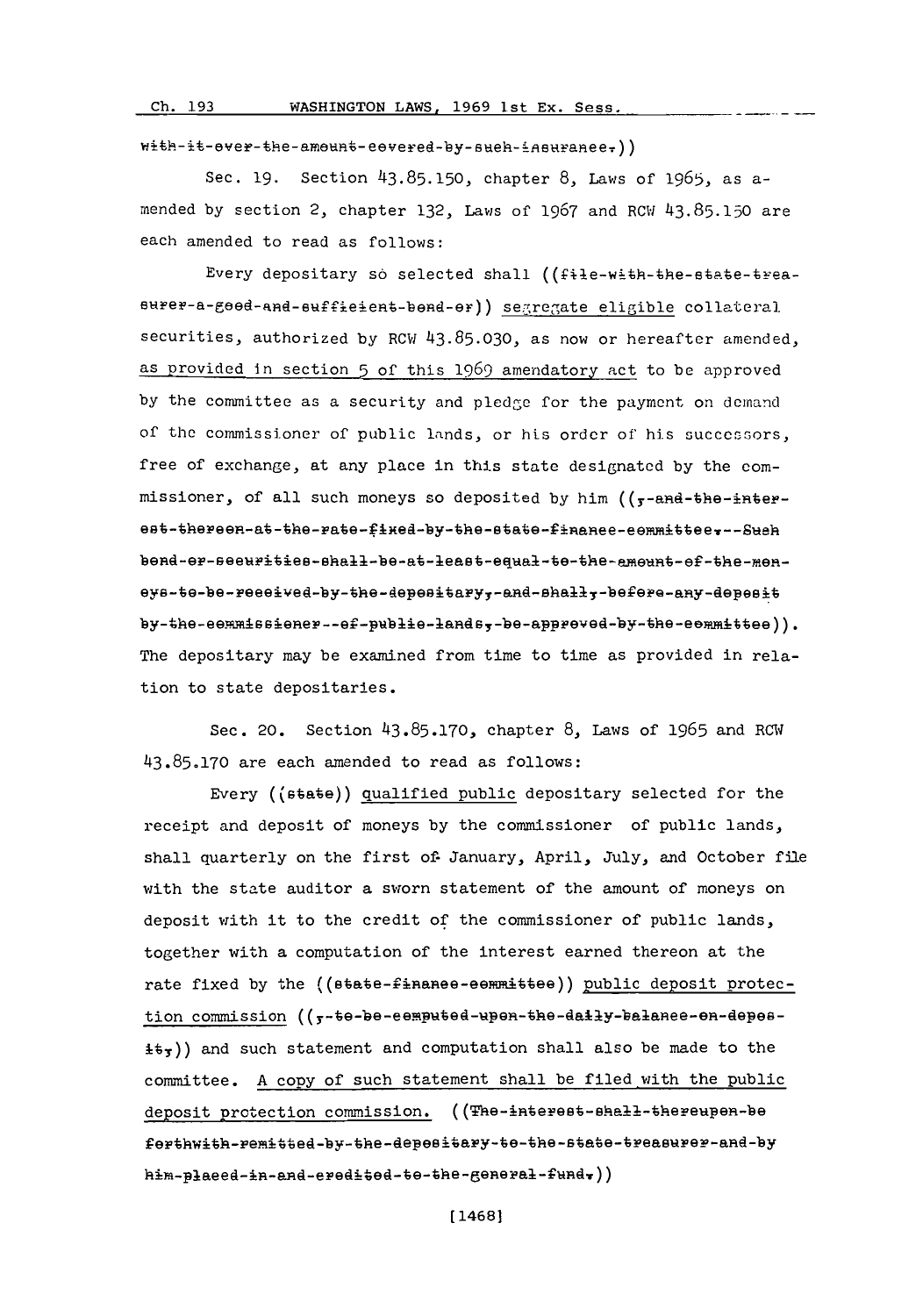**WASHINGTON LAWS, 1969 1st Ex Sess. Ch. 193** 

Sec. 21. Section **43.85.190,** chapter **8,** Laws of **1965** and RCll **43.85.190** are each amended to read as follows:

It is the purpose of Rcw **43.85.190** through 43.85.2140 to authorize the state treasurer to  $((\text{deep} \Theta)$  make investment deposits of state moneys or funds in his custody in state depositaries at a rate of interest ((agreed-te-by-the-state-finance-committee-and-the 4eP89A~aFY)) fixed **by** the public deposit protection commission in accordance with section 12 of this **1969** amendatory act.

Sec. 22. Section **35.38.010,** chapter **7,** Law-s of **1965** and ROW **35.38.010** are each amended to read as follows:

The city treasurer in all cities having a population of seventy-five thousand or more inhabitants shall annually at the end of each fiscal year designate one or more banks in the city which meets the requirements for a qualified public depositary as set forth **by** the public deposit protection commission as depositary or depositaries of the moneys required to be kept **by** the treasurer, and such designation shall be subject to the approval of the mayor, and filed with the comptroller.

Sec. **23.** Section **35.38.020,** chapter **7,** Laws of **1965,** as amended **by** section **5,** chapter **132,** Law-s of **1967** and ROW **35.38.020** are each amended to read as follows:

((Befere-any-such-designation-shall-become-effectual-and-entitle-the-treasurer-te-make-depesits-in-such-bank-er-banks,-the-bank er-banks-se-designated-shall,-within-ten-days-after-the-same-is-filed with-the-eemptreller,-file-with-the-eity-eemptreller-a-eentract-with the-city-wherein-the-bank-agrees-te-pay-sueh-rate-ef-interest-en-the eash-daily-balanee-ef-all-munieipal-funds-kept-by-sueh-treasurer-in said-banky-while-aeting-as-such-depesitaryy-as-shall-be-fixed-frem time-te-time-by-the-eity-finanee-eemmittee;-such-payments-te-be-made monthly-te-the-eity-while-said-depesit-eentinues-in-such-depesitery-The-eentract-shall-run-te-the-eity-and-be-in-sueh-ferm-as-shall-be appreved-by-the-mayer-er-eerperation-eeuncal;)

Such bank shall ((also-file-with-we we also -of-such-elty

 $116^\circ$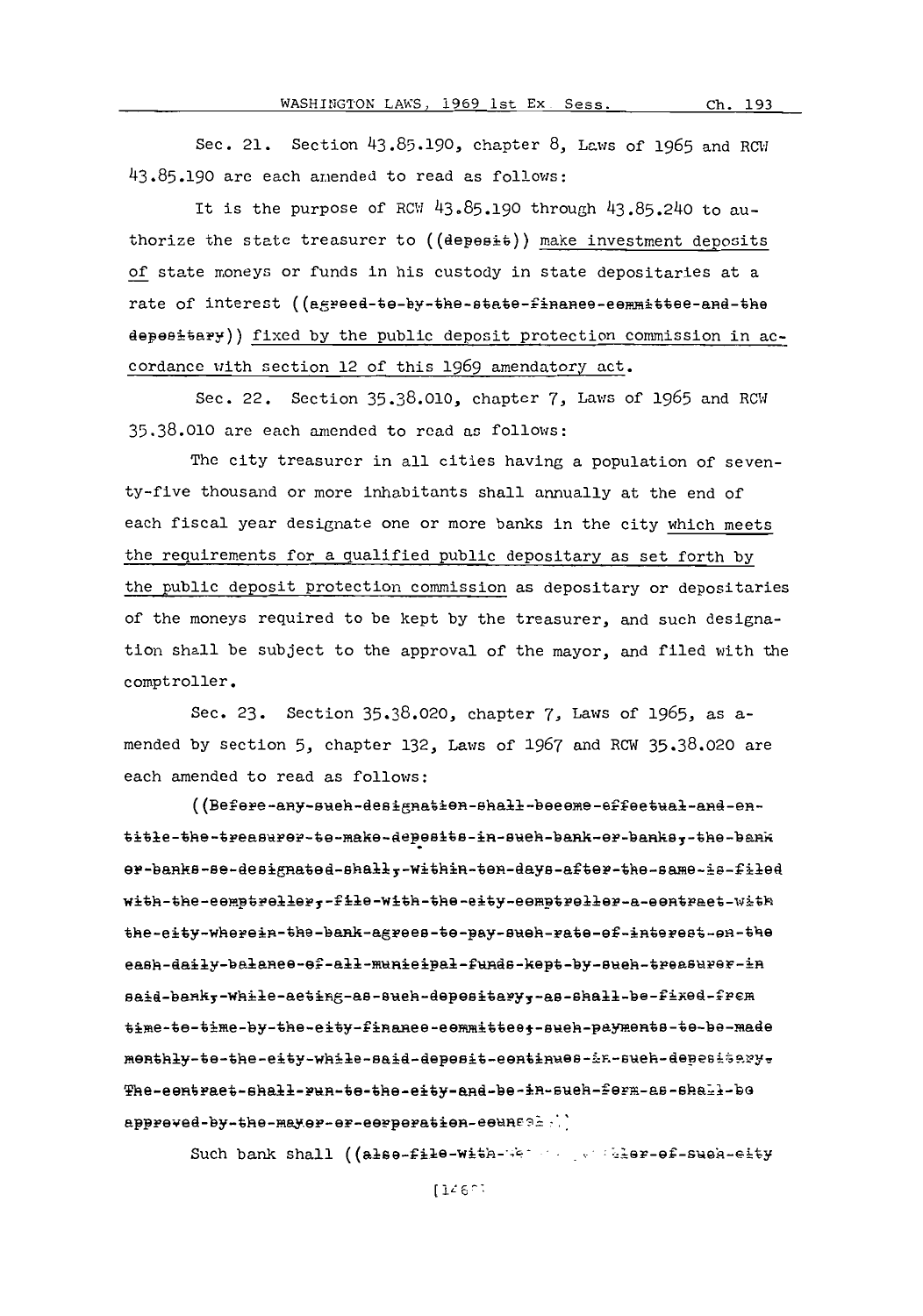a-surety-bend-er-bends-te-the-eity-in-the-ameunt-ef-the-depesits-ef sueh-eity-that-may-be-earried-in-the-designated-bank,-eenditiened-fer the-prempt-payment-thereef-en-eheeks-duly-drawn-by-the-said-treasurer,-or-in-lieu-thereef-shall-depesit-with-the-eemptreller-any-ef the-following-enumerated-seeuritiesy-if-there-has-been-ne-default-in the-payment-ef-principal-er-interest-thereen,-the-aggregate-marketvalue-of-which-shall-at-all-times-be-net-less-than-one-hundred-and ten-percent-of-the-ameunt-of-the-funds-depesited-by-said-treasurer)) segregate in accordance with section 5 of this 1969 amendatory act the following eligible collateral:

(1) Bonds, notes or other securities constituting the direct and general obligations of the United States or the bonds, notes or other securities constituting the direct and general obligation of any instrumentality of the United States, the interest and principal of which is unconditionally guaranteed by the United States;

(2) (a) Direct and general obligation bonds and warrants of the state of Washington, or of any other state of the United States;

(b) Revenue bonds of this state or any authority, board, commission, committee, or similar agency thereof;

(3) Direct and general obligation bonds and warrants of any city, town, county, school district, port district or other political subdivision in the state of Washington, having the power to levy general taxes, which are payable from general ad valorem taxes;

(4) Bonds issued by public utility districts as authorized under the provisions of Title 54 RCW as now or hereafter amended;

(5) Bonds of any city of the state of Washington for the payment of which the entire revenues of the city's water system, power and light system, or both, less maintenance and operating costs, are irrevocably pledged, even though such bonds are not general obligations of such city (( --- PROVIDED, - That-said-eemptreller-need-net-aeeept-fer-depesit-any-eellateral-deseribed-in-this-subdivision-if-in his-judgment-it-is-net-desirable-se-te-de));

(6) In addition to the foregoing, every city depositary may

 $[1470]$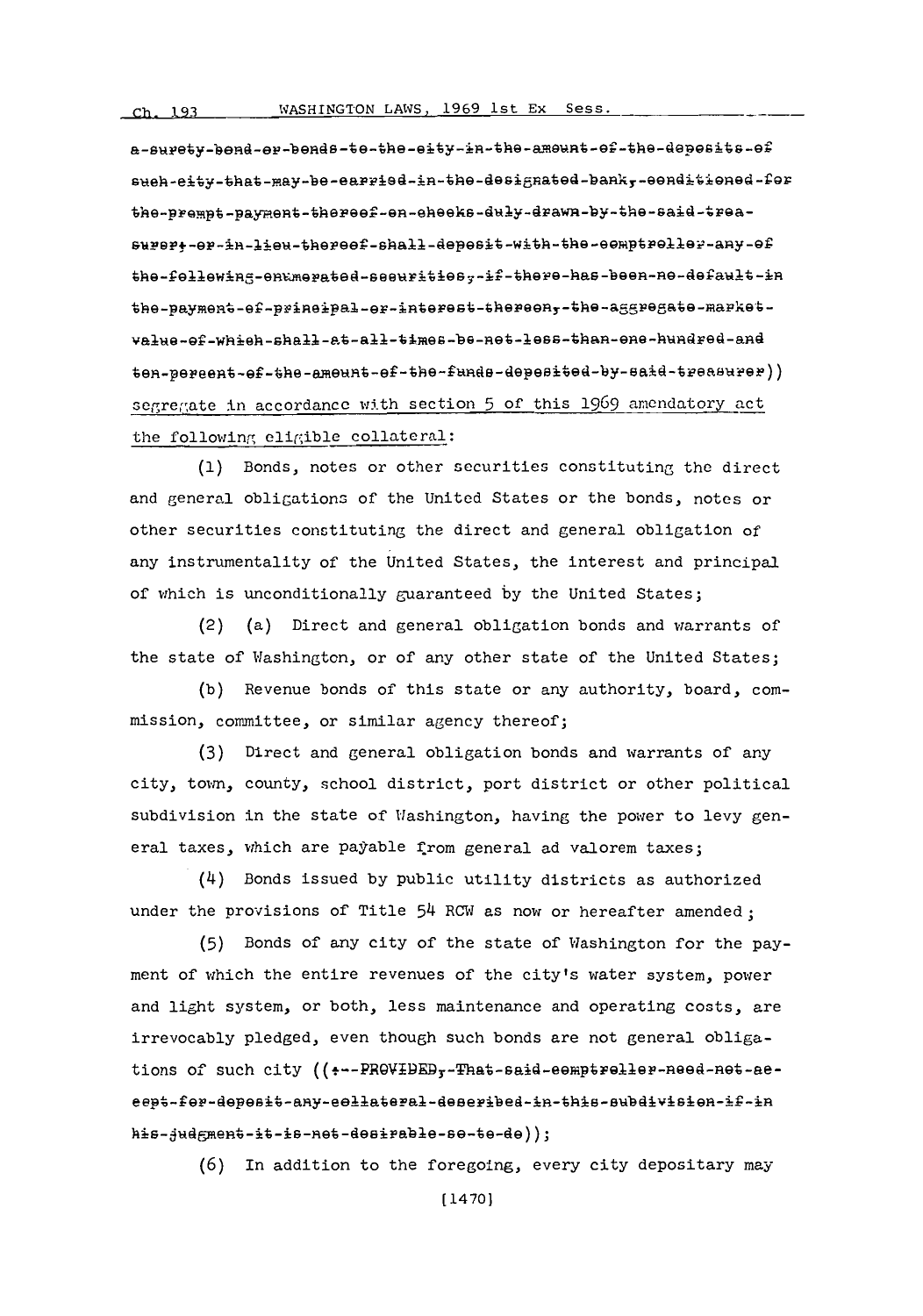Ch. 193

also ((depesit-with-the-eity-eemptreller)) segregate such bonds, securities and other obligations as are designated to be authorized security for all public deposits pursuant to: RCW 35.58.510, 35.81-.110, 35.82.220, 39.60.030, 39.60.040 and 54.24.120 as now or hereafter amended.

((Such-surety-bonds-or-securities-shall-be-in-such-form-as shall-be-appreved-by-the-eerperation-eeunsel-ef-the-eity-and-the-suffieieney-ef-sueh-surety-bends-er-such-seeurities-shall-be-appreved-by the-mayer-and-cemptreller-ef-the-eity.--When-such-bends-have-been duly-approved-and-filed-with-the-eemptreller,-he-shall-immediately eertify-te-the-eity-treasurer-the-amount-ef-bends-er-seeurities-filed by-such-bank-or-banks,-whereupon-the-eity-treasurer-shall-be-authorized-to-make-depesits-in-such-bank.

In-the-event-repayment-ef-depesits-in-any-sueh-depesitary-is insured-by-the-Federal-Depesit-Insurance-Corporation,-or-by-any-other eerperatien,-ageney-er-instrumentality-erganised-and-aeting-under-and pursuant-te-the-laws-ef-the-United-States-of-Americay-the-exceution and-filing-ef-a-bend-with-such-treasurer-shall-be-required-enly-fer se-mueh-ef-the-designated-maximum-amount-ef-depesite-as-such-designated-maximum-ameunt-exceeds-the-ameunt-ef-such-insurance,-and-if sueh-depesitary-elects-te-depesit-seeurities-enly-te-the-amount-neeessary-te-seeure-the-exeess-ef-the-meneys-en-deposit-with-it-ever-the  $amount-regularized-by-sueh-ineurene),$ 

Sec. 24. Section 35.38.030, chapter 7, Laws of 1965 and RCW 35.38.030 are each amended to read as follows:

Any city or town having a population of less than seventy-five thousand inhabitants shall, upon a majority vote of its governing body, instruct its city or town treasurer annually at the end of each fiscal year, or at such other times as may be deemed necessary by the treasurer, to designate one or more banks in the county wherein the city or town is located which meets the requirements of a qualified public depositary as set forth by the public deposit protection commission as depositary or depositaries of the moneys required to be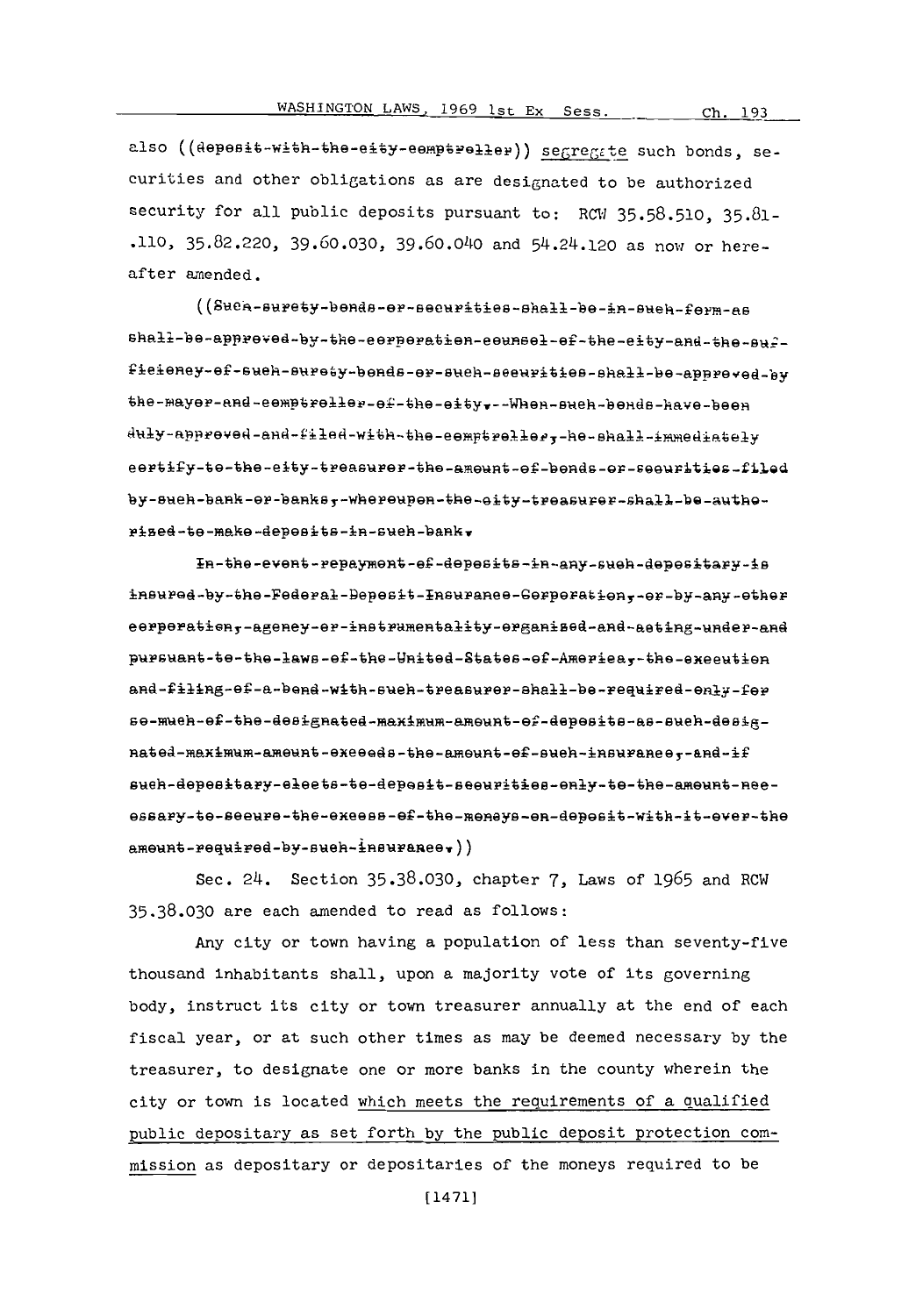#### Ch.

## **Ch. 193** WASHINGTON LAWS, 1969 1st Ex. Sess.

kept **by** said treasurer: PROVIDED, That where any bank has been designated as a depositary hereunder such designation shall continue in force until revoked **by** a majority vote of the governing body of the city or town.

Sec. **25.** Section **35.38.040,** chapter **7,** Laws of **1965,** as amended **by** section **6,** chapter **132,** Laws of **1967,** and RCW **35.38.040** are each amended to read as follows:

Before any such designation shall entitle the treasurer to make deposits in such bank or banks, the bank or banks so designated shall, within ten days after the same is filed with the city or town clerk, ((file-wth-the-eity-er-tewn-elerk-a-surety-bend-te-the-eity er-tewn-in-the-maximum-ameunt-ef-depesits-designated-by-the-treasurer te-be-earried-in-the-designated-bank,-eenditiened-fer-the-prempt-payment-theree-en-eheeke -duly-drawn-by-the-treastery-whieh-wpety-bend shall-be-appreved-by-the-mayer-and-eity-er-tewn-elerk.

ln-lie-eC-a-wu'ety-bend-the-bank-ep-bank-e-hall-depesit-with the-eity-er-tewn-treasurer,-subject-te-appreval-by-the-mayer-and-eity er-tewn-elerky-any)) segregate as provided by section 5 of this 1969 amendatory act securities authorized by RCW 35.38.020 as now or hereafter amended, if there has been no default in the payment of principal or interest thereon  $((\frac{1}{5} - \frac{1}{5})$  and  $\frac{1}{5}$  and  $\frac{1}{5}$  and  $\frac{1}{5}$  and  $\frac{1}{5}$  and  $\frac{1}{5}$  and  $\frac{1}{5}$  and  $\frac{1}{5}$  and  $\frac{1}{5}$  and  $\frac{1}{5}$  and  $\frac{1}{5}$  and  $\frac{1}{5}$  and  $\frac{1}{5}$  and  $\frac{1}{$ at-all-times-be-Ret-les-than-ene-hundred-and-te-pereent-ef-the ameunt-ef-funds-depesited-by-the-treasurer)).

((Suh-bah-er-bas-shali-aise-at-the-same-time-fie-with-the eity-er-tewn-elerk-a-eentraet -with-the-eity-er-tewn-wherein-the -bank agrees-te-pay-sueh-rate -es-intereat -en-the-average-daily-balaneesy where-sek-balaneees-exeeed-eae-theusand-dellass-ef-all-mwnieipal Ifinds-kept -by-the-treasurer-in-the -bank-while-aeting-ase-sueh-depesitary-as-shall-be-fied-frem-time-te-time-by-the-eity-finaee-eemmitteet-sueh-paymente-te-be-made-methly-te-the-eity-er-tewn-while-said depesite-eentinae-in-sueh-deesitarytr--The-eentraet-shall-ran-te-the eity-er-ewn-and-be-mn-sueh-f'erm-ae-shall-be -appreved-by-the -treasurery-mayer-and-eity-er-tewn-atterneyr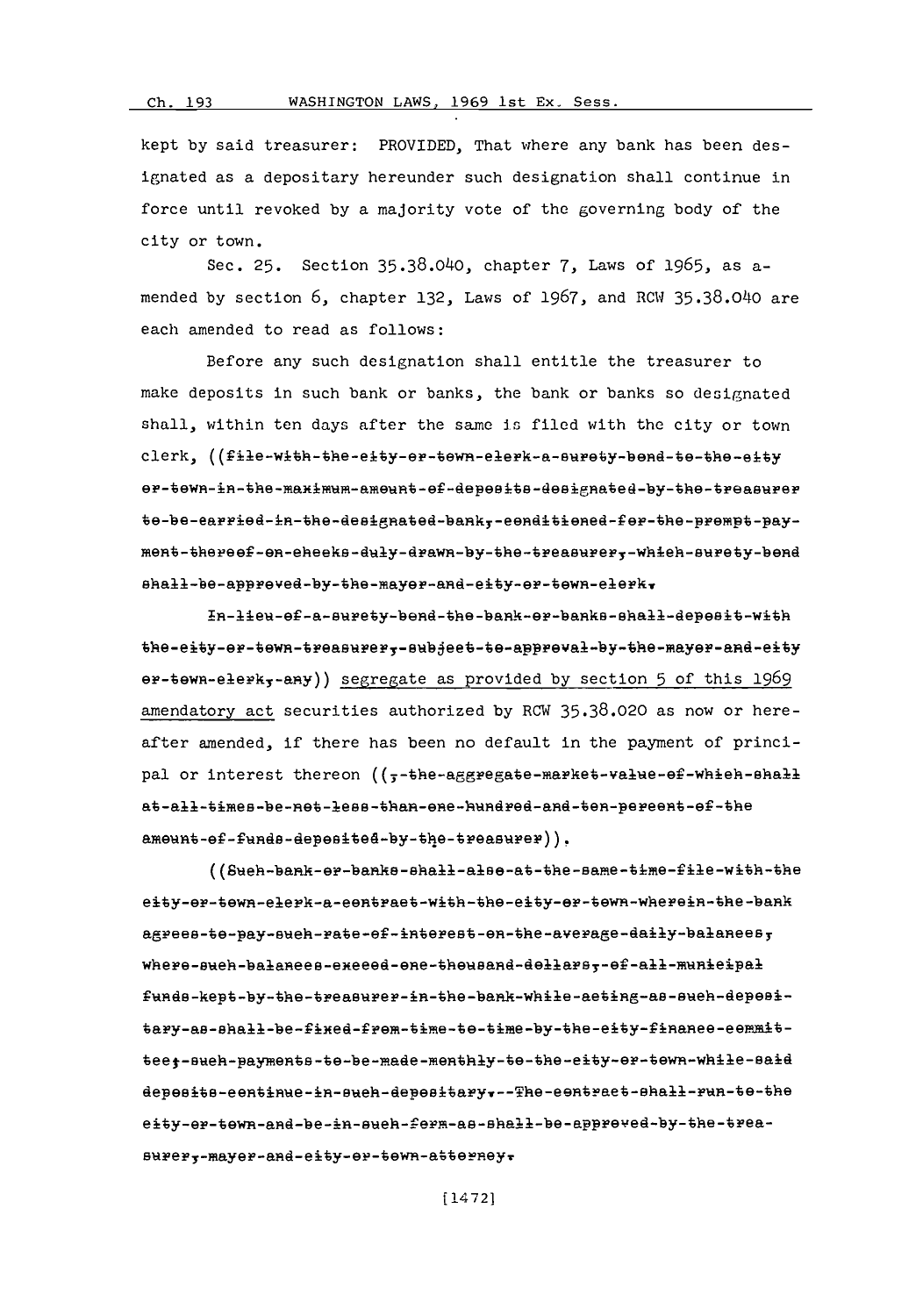In-the-event-repayment-ef-depesits-in-any-such-depesitary-is insured-by-the-Federal-Depesit-Insurance-Gerperation,-or-by-any-other  $\mathcal{L}_{\mathcal{L}_{\mathcal{L}_{\mathcal{L}}}(\mathcal{L}_{\mathcal{L}_{\mathcal{L}}}(\mathcal{L}_{\mathcal{L}_{\mathcal{L}}}(\mathcal{L}_{\mathcal{L}_{\mathcal{L}}}(\mathcal{L}_{\mathcal{L}_{\mathcal{L}}}(\mathcal{L}_{\mathcal{L}_{\mathcal{L}}}(\mathcal{L}_{\mathcal{L}_{\mathcal{L}}}(\mathcal{L}_{\mathcal{L}_{\mathcal{L}}},\mathcal{L}_{\mathcal{L}_{\mathcal{L}},\mathcal{L}_{\mathcal{L}},\mathcal{L}_{\mathcal{L}},\mathcal{L}_{\mathcal{L}},\mathcal{L}_{\mathcal{L}},\mathcal$  $R_{\rm eff}$  and  $R_{\rm eff}$  -mutrices added and  $\sigma$ ef-a-bond-with-the-eity-er-tewn-treasurer-shall-be-required-enly-fer se-mueh-of-the-designated-maximum-amount-of-deposits-as-sueh-desig-<br>nated-maximum-amount-exceeds-the-amount-of-sueh-insuranee,-and-if-the depositary-eleets-to-deposit-seeurities-in-lieu-of-a-bond,-it-shall be-reguired-to-deposit-seeurities-only-to-the-amount-necessary-to seeure-the-exeess-ef-the-meneys-en-depeatt-with-it-ever-the-amennt  $e$ overed-by-sueh-insuraneer))

Sec. **26.** Section **36.29.020,** chapter 4, Laws of **1963,** as last amended **by** section **1,** chapter **173,** Laws of **1967,** and RCW **36.29.020** are each amended to read as follows:

The county treasurer shall keep all moneys belonging to the state, or to any county, in his own possession until disbursed according to law. He shall not place the same in the possession of any person to be used for any purpose; nor shall he loan or in any manner use or permit any person to use the same; but it shall be lawful for a county treasurer to deposit any such moneys in any regularly designated ((eeunty)) qualified public depositary. Any municipal corporation may **by** action of its governing body authorize any of its funds which are not required for immediate expenditure, and which are in the custody of the county treasurer or other municipal corporation treasurer, to be invested **by** such treasurer in savings or time accounts in banks, trust companies and mutual savings banks which are doing business in this state, up to the amount of insurance afforded such accounts **by** the Federal Deposit Insurance Corporation, or in accounts in savings and loan associations which are doing business in this state, up to the amount of insurance afforded such accounts **by** the Federal Savings and Loan Insurance Corporation, or in any short term United States government securities, or deposit such funds or any portion thereof in investment deposits as defined in section **1** of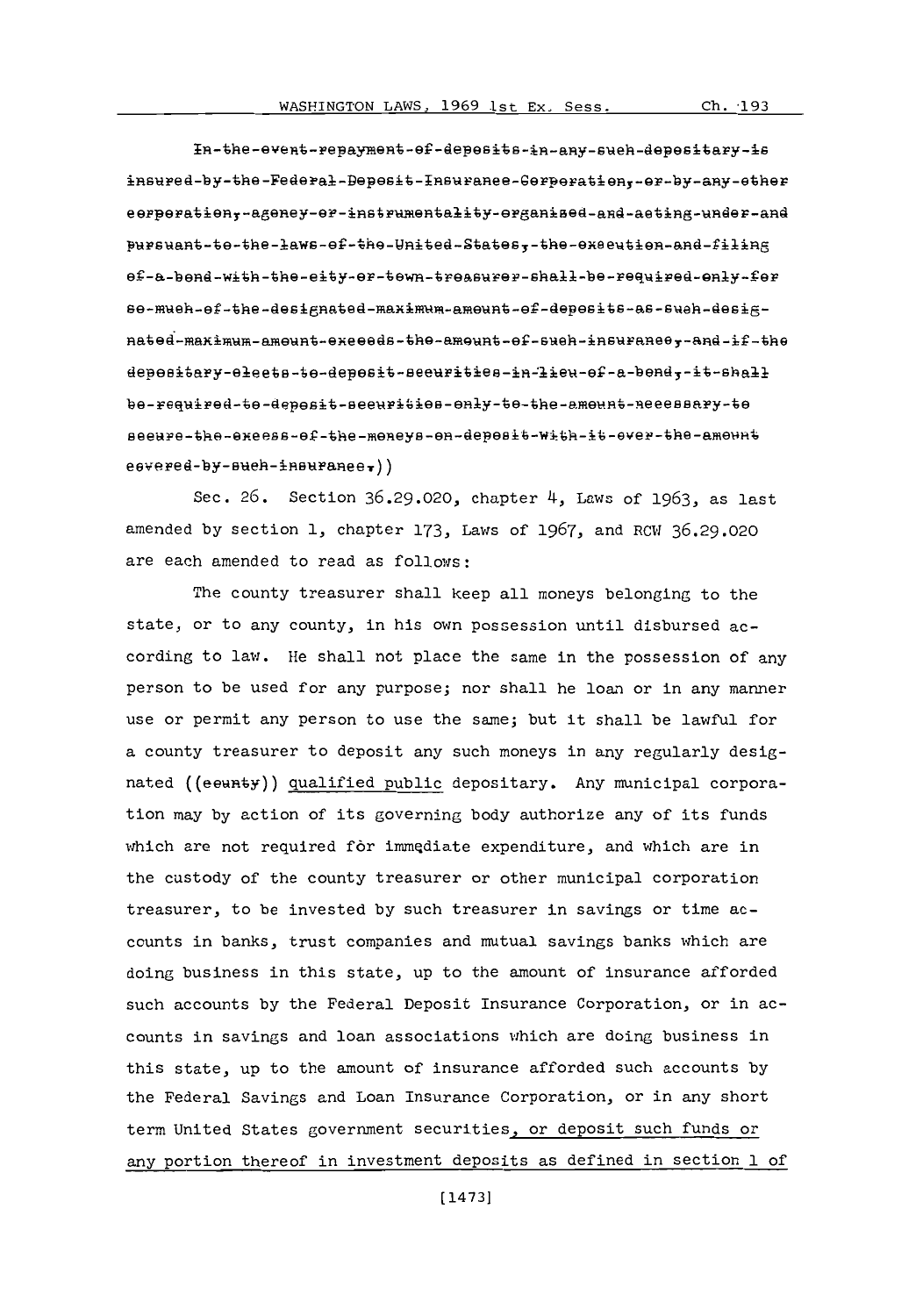# **Ch.** 193 **WASHINGTON LAWS, 1969 lst Ex. Sess.**

this **1969** act secured **by** collateral in accordance with the provisions of this **1969** act: PROVIDED, Five percent of the interest or earnings, with an annual minimum of ten dollars or annual maximum of fifty dollars, on any transactions authorized **by** each resolution of the governing body shall be paid as an investment service fee to the office of the county treasurer or other municipal corporation treasurer when the interest or earnings become available to the governing body.

Whenever the funds of any municipal corporation which are not required for immediate expenditure arc in the custody or control of the county treasurer, and the governing body of such municipal corporation has not taken any action pertaining to thc investment of any such funds, the county finance committee shall direct the county treasurer to invest, to the maximum prudent extent, such funds or any portion thereof in securities constituting the direct and general obligations of the United States government or deposit such funds or any portion thereof in investment deposits as defined in section **1** of this **1969** act secured **by** collateral in accordance with the provisions of this **1969** act. The interest or other earnings from such investments or deposits shall be deposited in the current expense fund of the county and may be used for general county purposes. The investment or deposit and disposition of the interest or other earnings therefrom authorized **by** this paragraph shall not apply to such funds as may be prohibited **by** the state Constitution from being so invested or deposited.

Sec. **27.** Section **36.118.010,** chapter 4, Laws of **1963** and ROW **36.48.010** are each amended to read as follows:

Each county treasurer shall annually on the second Monday in January, and at such other times as he deems necessary, designate one or more banks in the state which meets the requirements for a qualified public depositary as set forth **by** the public deposit protection commission as depositary or depositaries of all public funds held and required to be kept **by** him as such treasurer, and such designation or designations shall be in writing, and shall be filed with the board of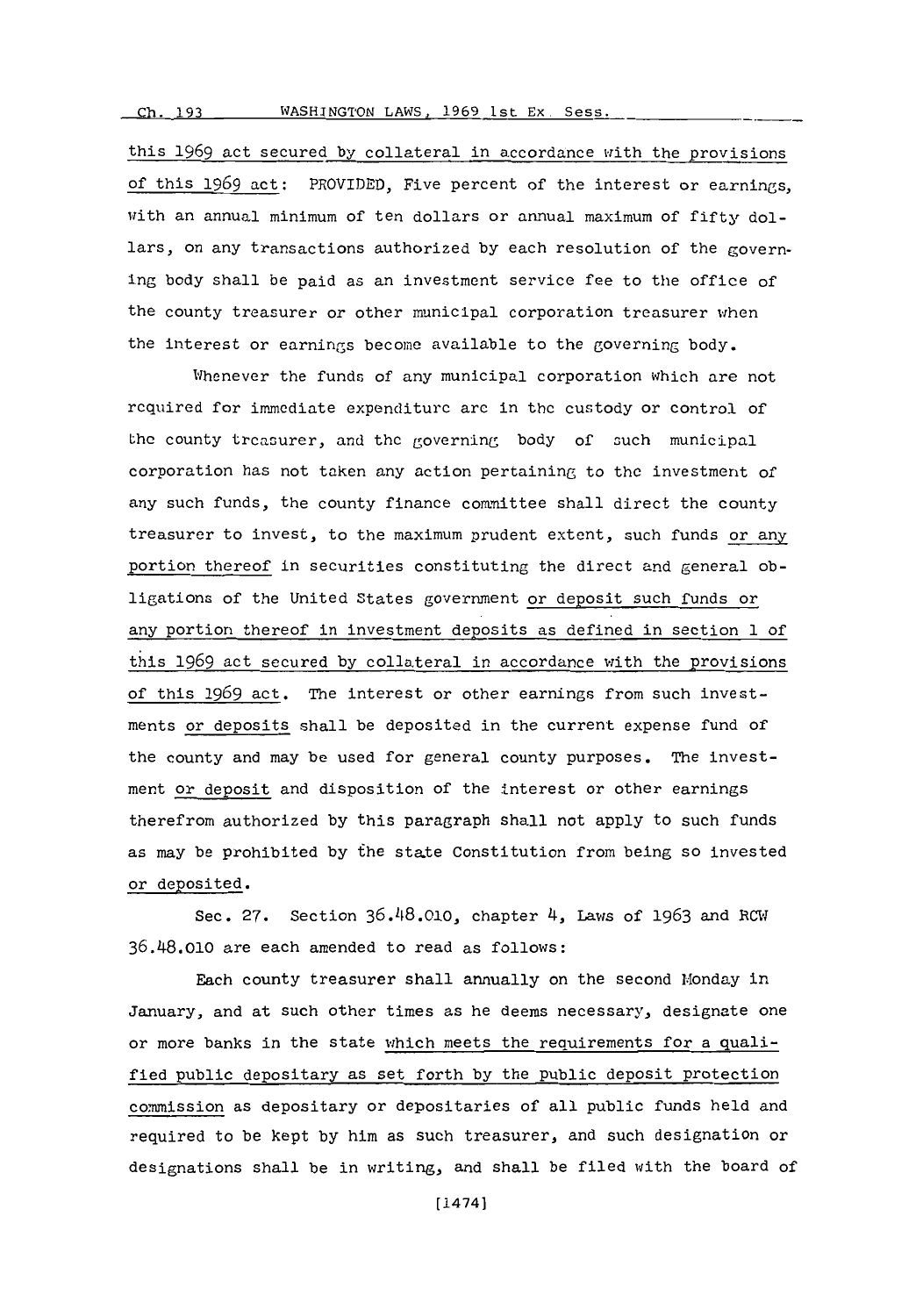county commissioners of his county, and no county treasurer shall deposit any public money in banks, except as herein provided.

Sec. 28. Section 36.48.020, chapter 4, Laws of 1963, as amended by section 3, chapter 132, Laws of 1967, and RCW 36.48.020 are each amended to read as follows:

Before any such designation shall become effectual and entitle the treasurer to make deposits in such bank, the bank designated shall, within ten days after the designation has been filed, ((file-with-the eeunty-elerk-ef-the-eeunty-a-surety-bend-te-the-eeunty-treasurer, preperly-exeented-by-seme-reliable-surety-eempany-qualified-under-the laws-of-the-state-to-do-business-therein,-in-the-maximum-amount-of deposits-designated-by-the-treasurer-te-be-earried-in-the-bank,-eenditioned-for-the-prempt-and-faithful-payment-thereof-on-ehecks-drawn by-the-treasurer,

 $The -bend-must - be-approved - by - the -ehatrman - of - the -beard - of$ eounty-eommissioners,-the-proseeuting-attorney-and-the-eounty-treasurer,-er-any-twe-ef-such-efficers,-befere-being-filed-with-the-ceunty elerk,-and-unless-se-appreved,-it-shall-net-be-reeeived-er-filed-by the-eeunty-elerk.

The-depesitary-may-depesit-with-the-county-treasurer-in-lieu ef-the-surety-bond,-any-ef-the-fellowing-enumerated-securities-if there-has-been-ne-default-in-the-payment-of-principal-or-interest thereon,-the-aggregate-market-walue-of-which-shall-not-be-less-than one-hundred-and-ten-pereent-of-the-amount-of-the-funds-deposited-by the-treasurer)) segregate in accordance with section 5 of this 1969 amendatory act the following eligible collateral:

(1) Bonds, notes or other securities constituting the direct and general obligations of the United States or the bonds, notes, or other securities constituting the direct and general obligations of any instrumentality of the United States, the interest and principal of which is unconditionally guaranteed by the United States;

(a) Direct and general obligation bonds and warrants of  $(2)$ the state of Washington, or of any other state of the United States;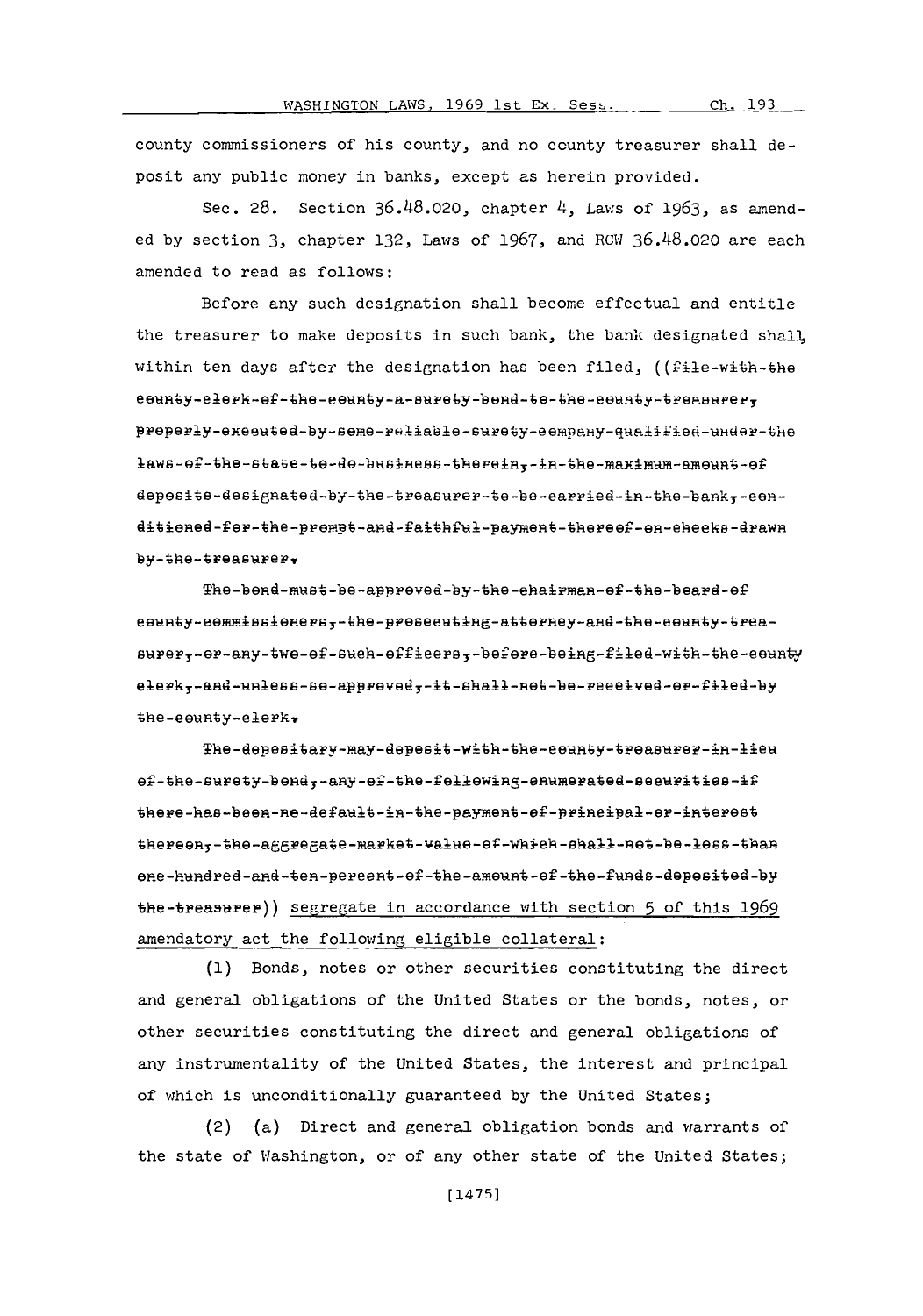#### WASHINGTON LAWS, 1969 1st Ex. Sess. **Ch- 193**

**(b)** Revenue bonds of this state or any authority, board, commission, committee, or similar agency thereof;

**(3)** Direct and general obligation bonds and warrants of any city, town, county, school district, port district, or other political subdivision in the state, having the power to levy general taxes;

(4) Bonds issued **by** public utility districts as authorized under the provisions of Title 54 RCW as now or hereafter amended;

**(5)** Bonds of any city of the state of Washington for the payment of which the entire revenue of the city's water system, power and light system, or both, less maintenance and operating costs, are irrevocably pledged, even though such bonds are not general obligations of such city: PROVIDED, That said treasurer need not accept for  $((\texttt{deposit}))$  segregation any collateral described in this subsection if in his judgment it is not desirable so to do;

**(6)** In addition to the foregoing, every county depositary may also ((depesit-with-the-eeunty-treasurer)) segregate such bonds, securities and other obligations as are designated to be authorized security for all public deposits pursuant to: RCW **35.58.510, 35.81- .110, 35.82.220,** 39.60.030, 39.60.040 and 54.24.120 as now or hereafter amended.

In counties where the combined banking capital and surplus of all of the banks in the county is insufficient to carry the county funds the provision of this section with reference to the limit of the amount to be deposited in any one depositary may be waived **by** the county finance committee.

 $($ (In-the-event-repayment-of-deposits-in-any-sueh-depositary-is insured-by-the-Federal-Depesit-Insuranee-Gerperation,-or-by-any-other eerperatien,-ageney,-er-instrumentality-erganized-and-aeting-under and-pursuant-te-the-laws-ef-the-United-States,-the-execution-and-filing-of-a-bond-with-the-treasurer-shall-be-required-enly-fer-se-much ef-the-designated-maximum-ameunt-ef-depesits-as-such-designated-maximum-amount-of-deposits-execeds-the-amount-of-such-insurance,-and-if the-depesitary-elects-te-depesit-securities-in-lieu-ef-the-bendy-it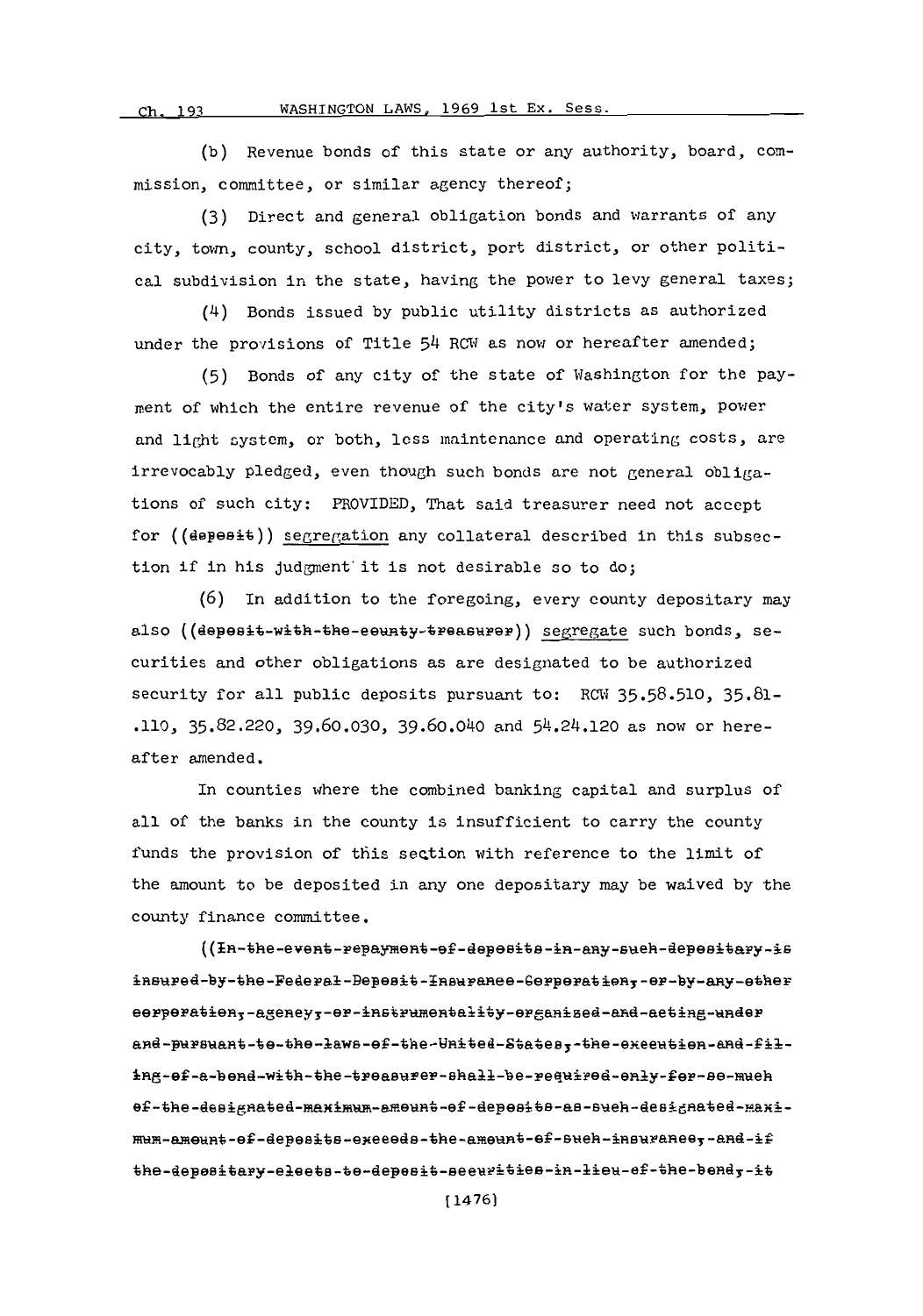shall-be-required-te-depesit-seeurities-enly-te-the-ameunt-neeessary te-seeure-the-exeess-ef-the-meneys-en-depesit-with-it-ever-the-amount  $e$ evered-by-sueh-insuranee.))

NEW SECTION. Sec. 29. When deposits are made in accordance with this **1969** amendatory act, a treasurer shall not be liable for any loss thereof resulting from the failure or default of any depositary without fault or neglect on his part or on the part of his assistants or clerks.

**NEW** SECTION. Sec. **30.** The following acts or parts of acts are each repealed:

(1) Section 43.85.050, chapter 8, Laws of 1965 and RCW 43.85. **.050;**

(2) Section 43.85.080, chapter **8,** Laws of **1965** and RCW **43.85- .080,**

**(3)** Section 43.85.090, chapter **8,** Laws of 1965 and RCW **43.85- .090;**

(4) Section **43.85.100,** chapter **8,** Laws of **1965** and RCW **43.85- .100;**

**(5)** Section **43.85.110,** chapter **8,** Laws of **1965** and RCW **43.85- .110;**

**(6)** Section **43.85.120,** chapter **8,** Laws of **1965** and RCW **43.85-** .120;

**(7)** Section **35.38.070,** .chapter **7,** Laws of **1965** and RCW **35.38- .070;**

**(8)** Section **35.38.080,** chapter **7,** Laws of **1966** and RCW **35.38-** .080;

**(9)** Section **35.38.090,** chapter **7,** Laws of **1965** and RCW **35.38- .090;**

**(10)** .38.100; Section **35.38.100,** chapter **7,** Laws of **1965** and RCW **35-**

**(11)** .38.110; Section **35.38.110,** chapter **7,** Laws of **1965** and ROW **35-**

(12) Section **36.48.030,** chapter 4, Lawis of **1963** and RMW **36-**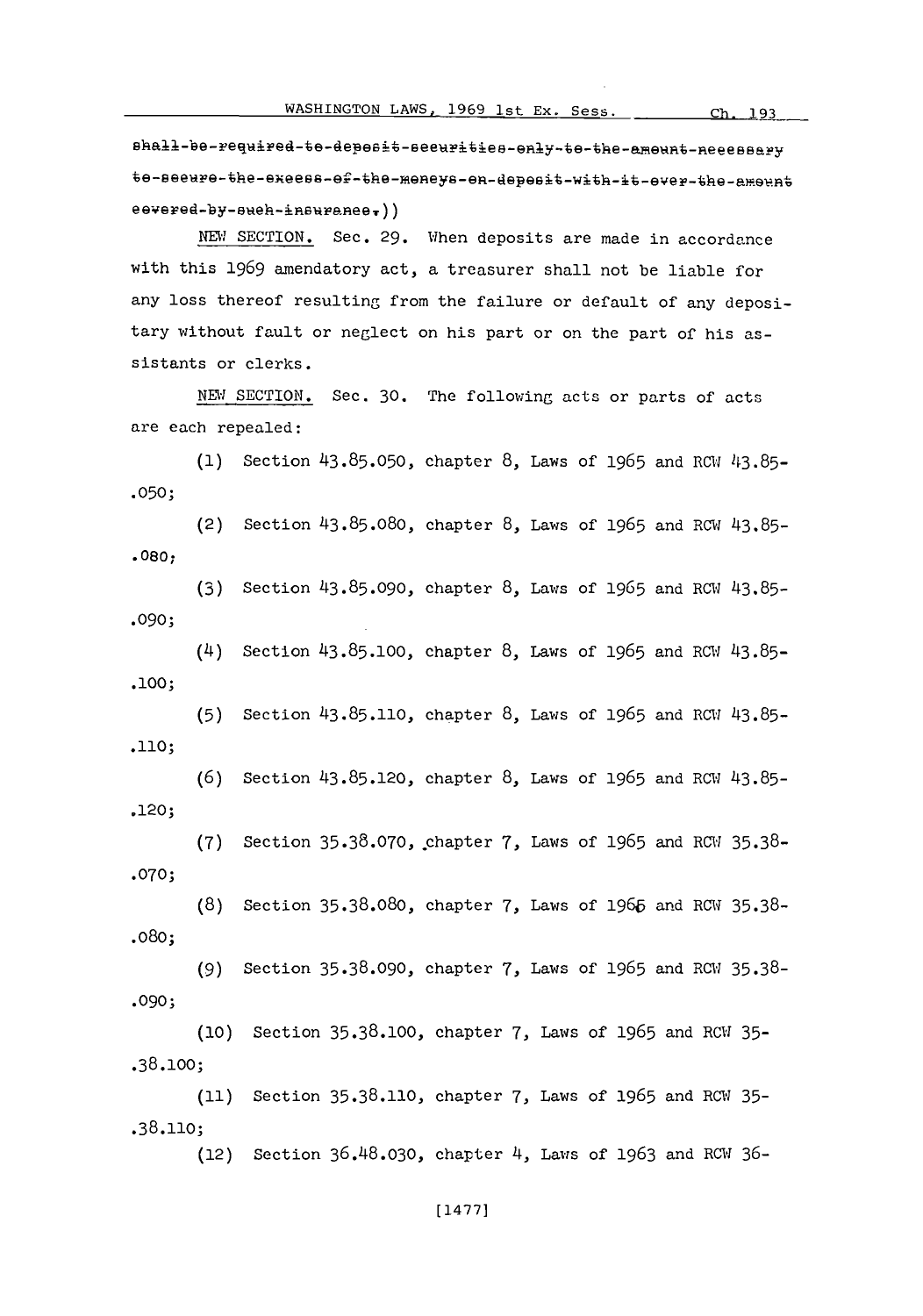.48.030;

**(13)** Section **36.48,100,** chapter 4, Laws of **1963,** section 4, chapter 132, Laws of 1967, and RCW 36.48.100;

(14) Section **36.418.110,** chapter 4, Laws of **1963** and W1 **36-** .48.110;

**(15)** Section **36.48.120,** chapter 4, Laws of **1963** and IRGW **36-** .48.120;

**(16)** Section **36.48.130,** chapter 4, Laws of **1963** and RC1W **36-** .48.130;

**(17)** Section 36.48.140, chapter 4, Laws of **1963** and RC11 36.48.140; and

**(18)** Section **36.48.150,** chapter 4, Laws of **1963** and **RU.W 36-** .48.150.

**NEW** SECTION. Sec. **31.** Sections **1** through **13** of this act shal2 constitute a new chapter in Title **39** ROW.

**NEW SECTION.** Sec. **32.** If any provision of this act, or its application to any person or circumstance is held invalid, the remainder of this act, or the application of the provision to other persons or circumstances is not affected.

NEW SECTION. Sec. 33. Nothing in this act shall be construed so as to impair the obligation of any contract or agreement entered into prior to its effective date.

Passed the House April **17, 1969.** Passed the Senate April 12, **1969.** Approved **by** the Governor April **25, 1969,** with the exception of a certain item in section **3,** which is vetoed. Filed in office of Secretary of State April 28, **1969.**

**NOTE:** Governor's explanation of partial veto is as follows: "...Section 3 of the act designates the State Finance Committee as the Washington Public Deposit Protection Commission. The section further provides that meetings of the Commission shall be held at least once a month, and more frequently whenever called **by** the chairman after notice thereof.

> The Commission will be required to meet as often as is necessary to perform its function. The requirement of a monthly meeting is artificial and has no relationship to the actual work required of the Commission. I have therefore vetoed from section **3** the item requiring